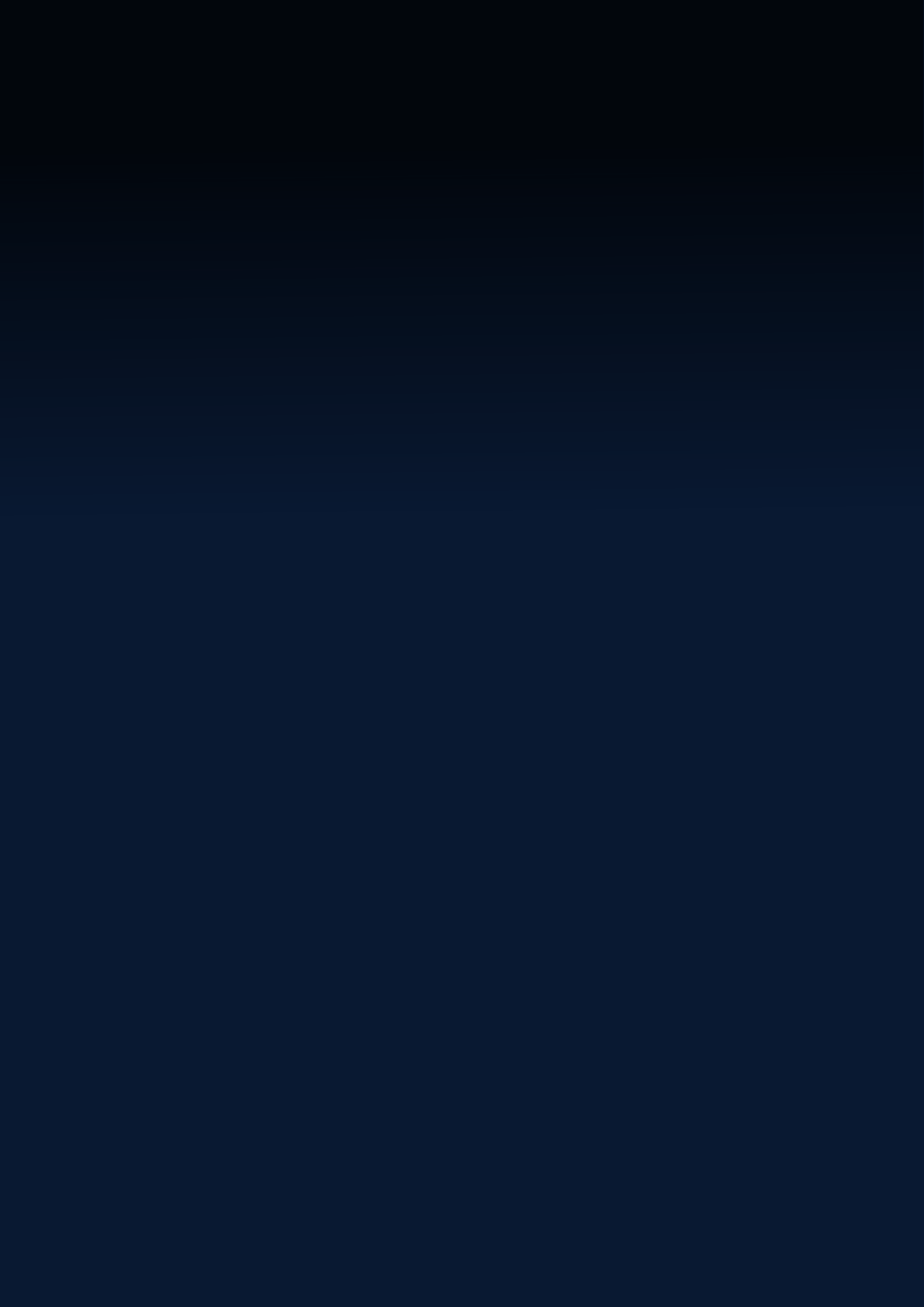## **CONTENTS**

| <b>FOREWORD</b><br><b>INTRODUCTION</b> |                                                               | 4              |
|----------------------------------------|---------------------------------------------------------------|----------------|
|                                        |                                                               | 5              |
|                                        | Artificial intelligence and ethical principles                | 5              |
|                                        | Applying ethical principles in practice                       | 5              |
|                                        | This paper                                                    | 6              |
| 1.                                     | <b>DEFINING AND APPLYING FAIRNESS</b>                         | 7              |
|                                        | Outcome fairness                                              | $\overline{7}$ |
|                                        | Core legal and regulatory considerations for outcome fairness | 8              |
|                                        | Practical challenges in achieving outcome fairness            | $\mathbb{I}$   |
|                                        | Process fairness                                              | 12             |
| 2.                                     | <b>FAIR USE OF AI CANNOT BE CONSIDERED IN SILOES</b>          | 16             |
|                                        | Looking at the full customer journey                          | 16             |
|                                        | Appropriate and proportionate use                             | 16             |
|                                        | The importance of a multidisciplinary approach                | 17             |
| 3.                                     | USE OF AI INVOLVES TRADE-OFFS AND GREY AREAS                  | 19             |
| 4.                                     | <b>GUIDANCE ON THE USE OF AI</b>                              | 21             |
|                                        | Bias and discrimination                                       | 21             |
|                                        | Data quality                                                  | 21             |
|                                        | Lexicon and communications                                    | 22             |
|                                        | Guidance versus statute                                       | 22             |
|                                        | Conflicting policy objectives                                 | 23             |
| 5.                                     | <b>CONCLUDING REMARKS</b>                                     | 24             |
| <b>CONTRIBUTORS</b>                    |                                                               | 25             |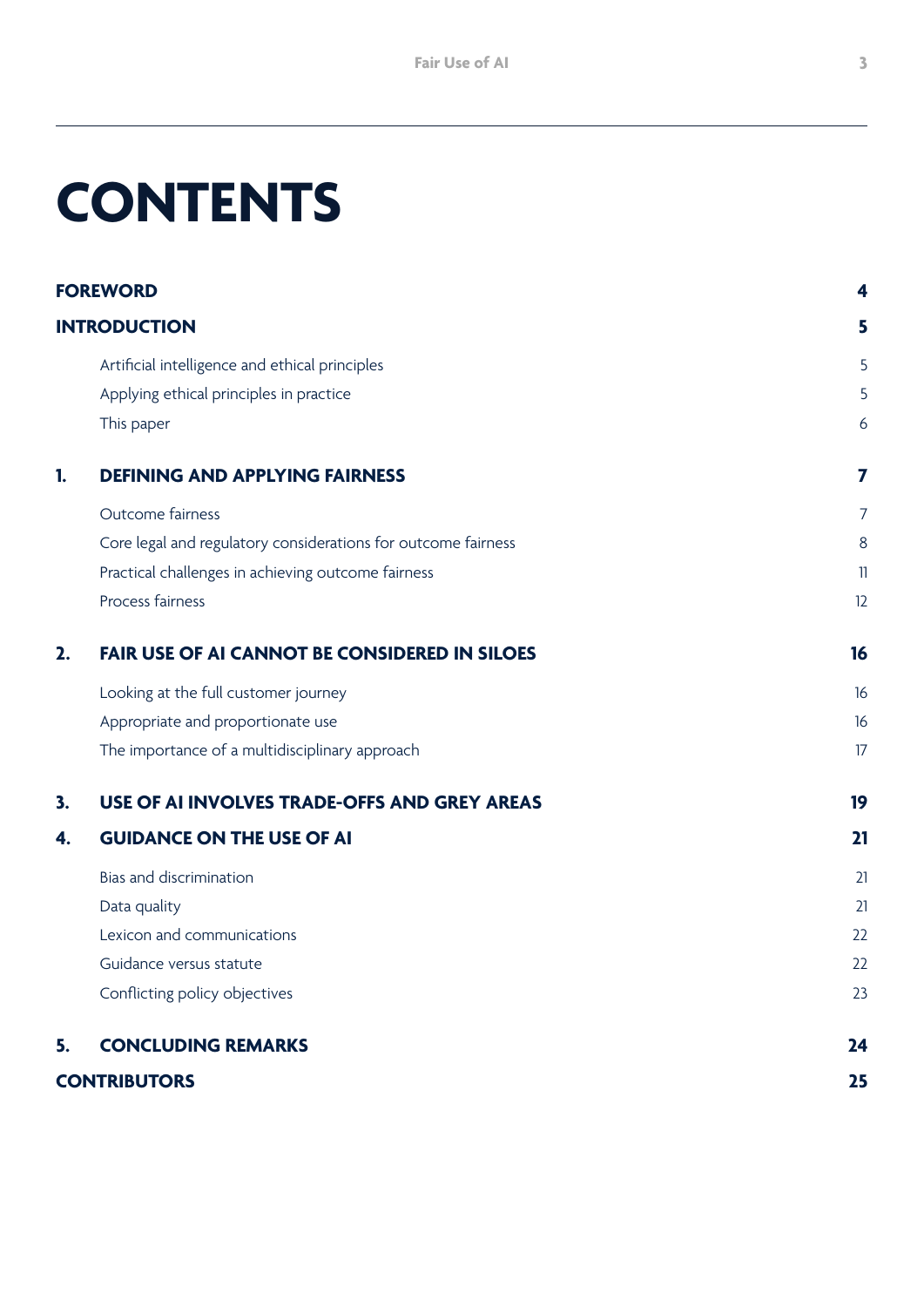## <span id="page-3-0"></span>**FOREWORD**

We see today growing scrutiny of the use of artificial intelligence ("AI") and algorithms, and a greater awareness of the potential for these technologies to exacerbate some consumer risks.

Questions touching on AI ethics and fairness are becoming more mainstream. In recent years we have seen greater public consciousness of what was once a relatively obscure academic issue. This includes the close attention paid to the use of an algorithm to determine 2020 A-levels by the Office of Qualifications and Examinations Regulation (or "Ofqual").

There is no doubt that law makers and regulators around the world are taking note and working to update their own approaches. In the UK, policy makers at the Office for AI are working on an AI policy whitepaper, while the Department for Digital, Culture, Media and Sport has consulted on changes to data protection law to account for AI challenges. On the regulatory front, the Digital Regulatory Cooperation Forum is considering the approach of UK regulators to algorithm-related issues and the Equality and Human Rights Commission has included AI guidance in its strategic plan for 2022-25. And in financial services specifically, the AI Public Private Forum has produced its long-awaited report, with a discussion document from the Bank of England and FCA signposted as a next step.

This is all taking place within the wider context of a greater public awareness of social justice issues. These can be complex at times, with an interaction between current practices and the legacy of historical injustices, which can still be felt today.

Nonetheless, AI holds the promise to enable a leap forward in the provisions of financial services, not only in efficiency improvements for firms but also in real benefits for customers. The roll out of AI into more financial sector applications has the potential to bring more personalisation of products and services for consumers, to enable greater financial inclusion and to permit more effective protection against fraud and other economic crime.

It is therefore no surprise that questions of AI fairness and bias are front of mind. It will take time for UK Plc to work through all of the complexities so that consumers and society can enjoy the benefits of AI technology, with confidence that it is being used fairly and ethically. We hope that this whitepaper will be a helpful contribution to the debate.



**Jana Mackintosh** Managing Director: Payments and Innovation UK Finance



**Karen Anderson** Partner Herbert Smith Freehills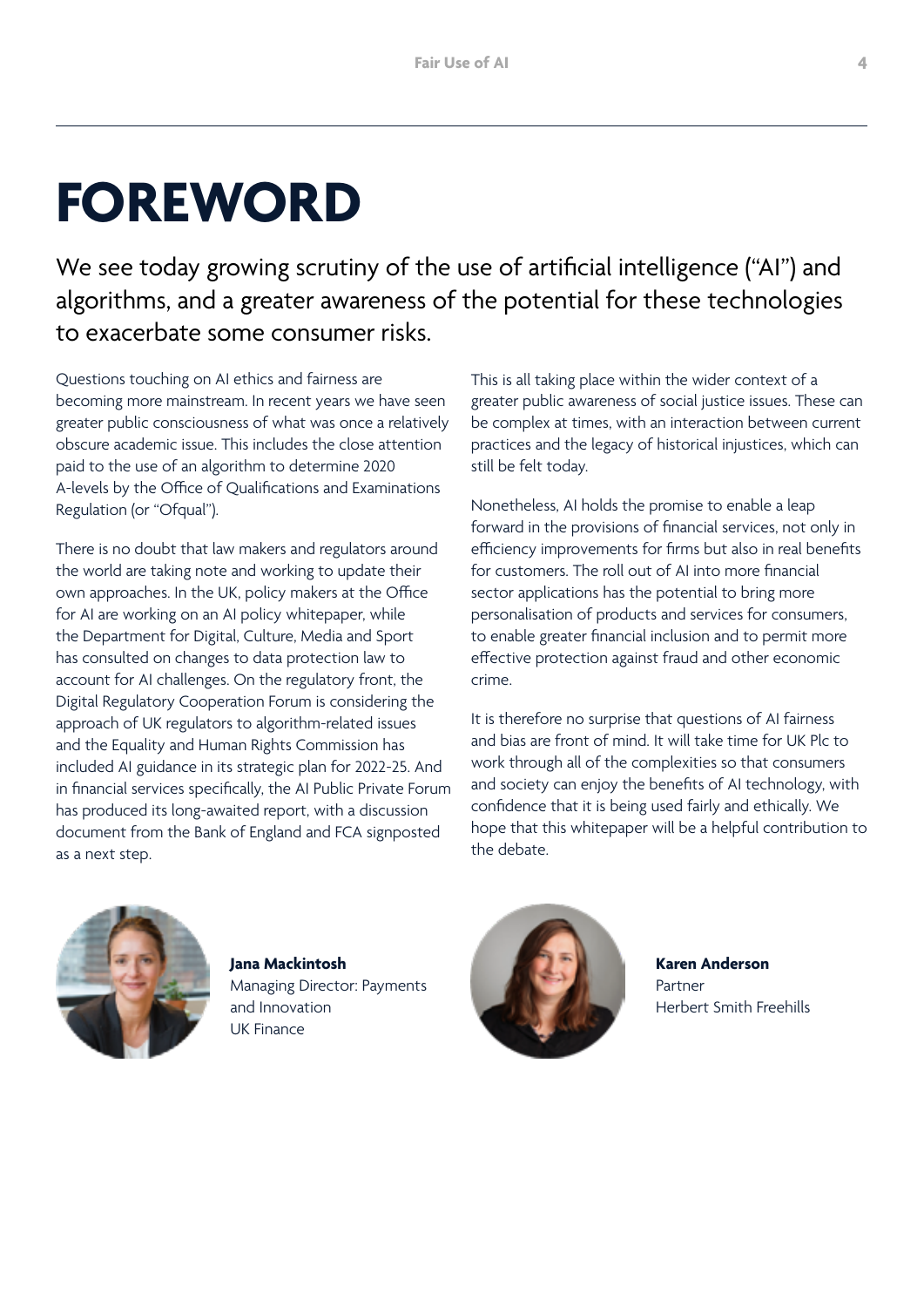## <span id="page-4-0"></span>**INTRODUCTION**

#### **ARTIFICIAL INTELLIGENCE AND ETHICAL PRINCIPLES**

Artificial intelligence ("AI") offers the potential to greatly enhance services and products across the economy, enabling greater personalisation, more accurate predictions and enhanced efficiency.

Nonetheless, as the use of AI becomes increasingly common, there is a growing interest among firms, as well as from government authorities and the public, in ensuring that it is used in an appropriate and ethical manner. Although ethical and other risks associated with AI have been a topic of discussion for some time, there remains a lack of clear guidelines on certain elements of the use of AI and how it should be deployed, including in financial services.

In order to help firms navigate the potential pitfalls associated with using AI – with the objective of promoting its ethical use and maintaining public trust – UK Finance produced as a whitepaper the following set of ethical principles for AI and advanced analytics ("**AAAI**") in financial services (the "**AAAI Principles**"):

- **• Principle 1:** Explainability and Transparency Be transparent about how we use AAAI and provide appropriate explanations on decisions.
- **• Principles 2:** Integrity of AAAI Adopt appropriate controls for the integrity, sourcing and sharing of AAAI and its associated data throughout the AAAI lifecycle.
- **• Principle 3:** Fairness & Alignment to Human Rights Design and use AAAI that produces fair outcomes (the "Fairness Principle").
- **• Principle 4:** Contestability & Human Empowerment Support the empowerment of AAAI subjects, respecting their decision making.
- **Principle 5:** Responsibility & Accountability Be responsible and accountable for our AAAI.**<sup>1</sup>**

A high-level ethical framework is an important tool for firms building out their use of AI and algorithms. However, there are challenges to navigate when seeking to apply such principles in practice.

#### **APPLYING ETHICAL PRINCIPLES IN PRACTICE**

In order to deepen knowledge and understanding of ethical AI in practice, members agreed to explore in more detail how the Fairness Principle could be applied and what the challenges could be. AI offers the potential for decisionmaking to be fairer by enabling greater consistency and objectivity but there are certain risks that need to be managed.

As a way of illustrating and exploring these practical challenges, UK Finance and its members discussed how to apply the Fairness Principle to four scenarios where AI could be used in a financial services context. These were – intentionally – theoretical use cases that raise important fairness considerations, rather than necessarily being prevalent use cases currently seen in the market. In summary:

- **1. Marketing:** AI offers firms an enhanced ability to identify customer product needs and to offer a wider pool of customers a more bespoke service (usually provided to a more limited pool of premium customers). This scenario focused on the potential to better target advertising to existing customers, using a range of data and data sources, such as transactional data, gender, age and marketing preferences received from the customer, as well as external Telephone Preference Service data.
- **2. Credit:** AI can assist firms by detecting customers who may be experiencing financial difficulties, enabling them to assist these customers by taking appropriate action at an early stage. This scenario considered the use of the lender's internal data on the behaviour of the account holder in relation to loans and current accounts to identify borrowers showing signs of financial difficulty for relationship managers to review. This could help identify and manage financial difficulty early on.**<sup>2</sup>**
- **3. Employee monitoring:** Employees can be monitored by AI with the objective of checking regulatory compliance and optimising their productivity; this technology can be used to track employees' productivity and even feed into their performance conversations with managers by producing measurements against objective metrics,

These principles are expanded on in the whitepaper, available [here](https://www.ukfinance.org.uk/system/files/AAAI-Principles-FINAL.pdf).

<sup>2</sup> Although touched on tangentially, the use of AI for creditworthiness assessment or lending decisions was not discussed directly.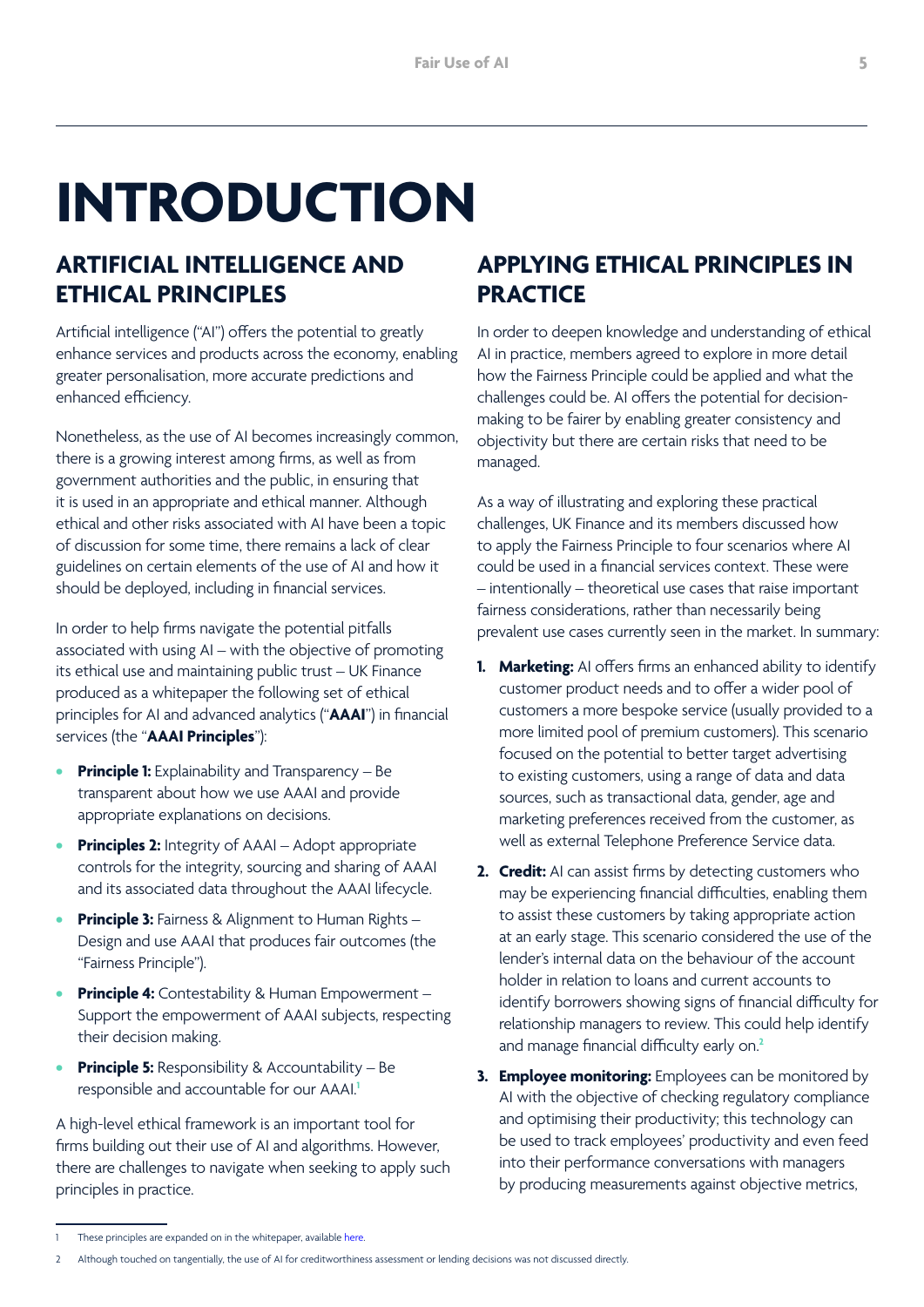<span id="page-5-0"></span>with a view to avoiding potential bias caused by human judgements. Monitoring technology can also help firms check employee regulatory compliance and productivity more effectively in a 'working from home' environment.

**4. Transaction monitoring:** AI can assist with detecting potential financial crime in transactions, enabling firms to protect customers from fraud and to notify authorities of suspicious activity, such as possible money laundering. The use of AI in transaction monitoring has clear benefits: AI applies consistently and therefore helps avoid human fallibility and can pick up on trends or irregularities that human monitoring alone may not be able to detect. Fully automated AI decision-making can also process far greater quantities of data in a shorter period of time than is possible with human review.

#### **THIS PAPER**

Building on the insights from these workshops, this whitepaper sets out four overarching themes, illustrating some of the key issues that were identified during the discussion of these scenarios:

- **•** Defining 'fairness' and the requirement for fairness of both outcomes and the process surrounding the use of AI.
- **•** The fair use of AI cannot be considered in siloes, as it requires the application of other AI principles and expertise from across firms.
- **•** The use of AI involves trade-offs of competing outcomes and objectives, though existing laws help to justify certain outcomes as "fair" outcomes, and provide some parts of a fair process.
- **•** Although existing laws assist, how to apply them to AI use cases is not always clear, so further guidance would help.

The discussion of these issues is in the context of a number of legislators, regulators and trade bodies considering how AI should be used in the financial services sector. Notably the Kalifa Review of UK FinTech identified the need for guidance from the Prudential Regulation Authority and the Financial Conduct Authority in relation to the application of AI across several areas (accountability, governance, explainability and human oversight).**<sup>3</sup>** More generally, in January 2022 the UK government announced an initiative with the intention for the UK to lead in shaping global technical standards for AI.**<sup>4</sup>** In addition, the European Commission has published a cross-sectoral legislative proposal on the harmonisation of rules regarding AI.**<sup>5</sup>**

Financial services firms already have detailed controls and governance to ensure compliance with regulatory and legal obligations and ensure effective service delivery. Nonetheless, firms deciding to employ AI to deliver services and engage with staff will need to reflect on how this new technology interacts with the rules and on whether existing governance arrangements may need updating.

The purpose of this whitepaper is to add to the debate surrounding how AI should be used in the financial services sector and highlight areas where further guidance may be beneficial to firms and customers.

The term 'artificial intelligence' is not concretely defined in this whitepaper. This work focused on systems using sophisticated techniques such as machine learning, but the issues discussed will at times be shared with simpler technologies and the use of analytics and algorithms more broadly.

<sup>3</sup> *[Kalifa Review of UK Fintech.](https://assets.publishing.service.gov.uk/government/uploads/system/uploads/attachment_data/file/978396/KalifaReviewofUKFintech01.pdf)*

More information on the AI Standards Hub is available [here.](https://www.gov.uk/government/news/new-uk-initiative-to-shape-global-standards-for-artificial-intelligence)

<sup>5</sup> Text of the European Commission's proposal for an 'AI Act' available [here.](https://eur-lex.europa.eu/legal-content/EN/TXT/?qid=1623335154975&uri=CELEX%3A52021PC0206)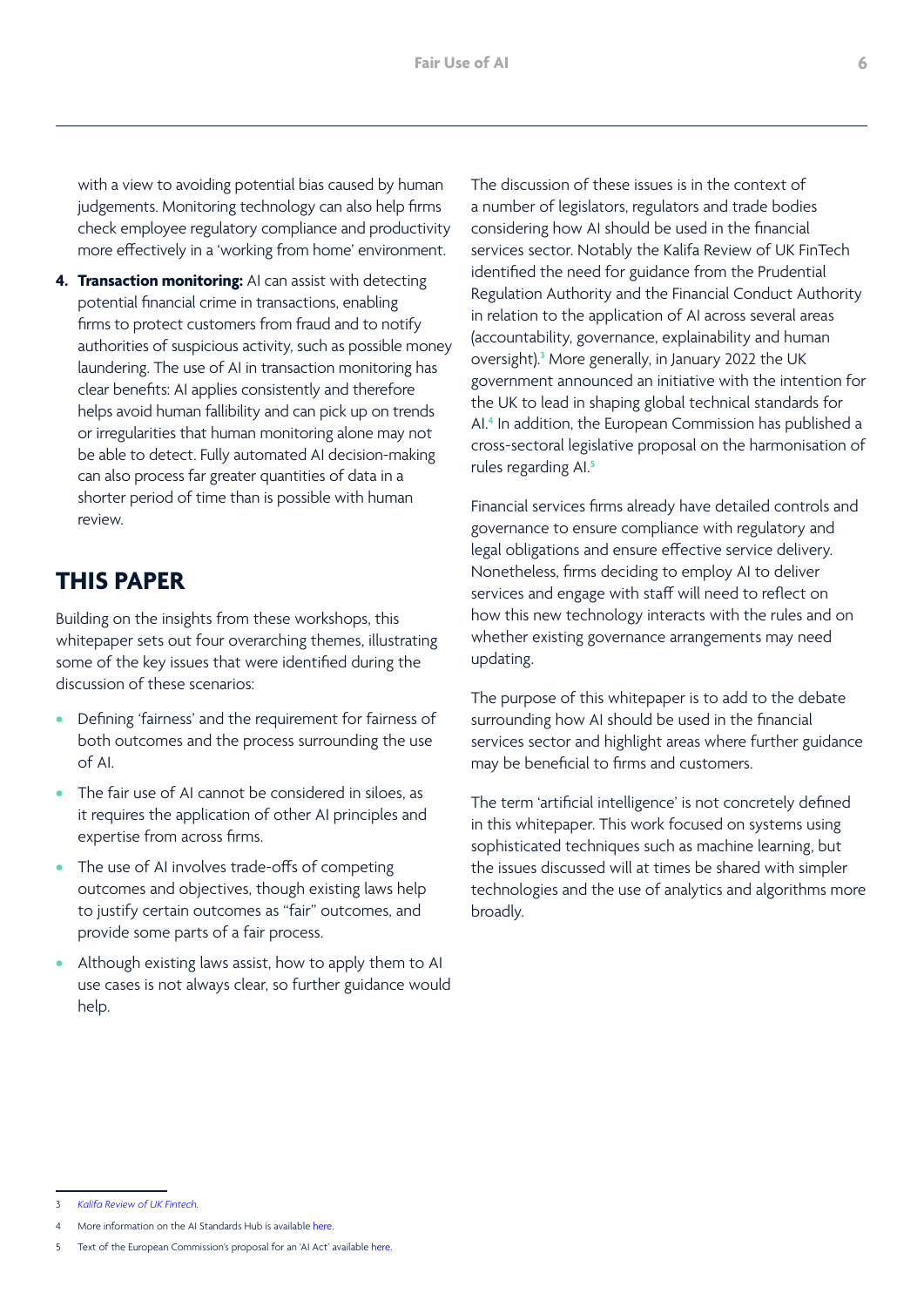## <span id="page-6-0"></span>**1. DEFINING AND APPLYING FAIRNESS**

- **1.1.** A key starting point is being clear on what is meant by "fairness". There is a risk that definitions relating to ethics and fairness regarding AI could be ambiguous and there are a number of ways in which these concepts are measured or quantified.**<sup>6</sup>**
- **1.2.** The FCA has tended to approach the definition of fair treatment of customers (or 'treating customers fairly', sometimes abbreviated to 'TCF') in terms of consumer outcomes, publishing in 2006 six TCF outcomes that firms should be striving to achieve through the product/service lifecycle. These largely focused on internal processes, management and performance.**<sup>7</sup>** Both then and now, illustrative examples are primarily cast in terms of unfairness – see further discussion under 1.12 below.
- **1.3.** Defining what fairness entails can be difficult to set out fully. There have been several publications which have considered how AI should be used within financial services**<sup>8</sup>** , with different approaches taken to what is meant by "fairness". These approaches broadly fall into two categories. The first focuses on the outcomes of the AI application, while the second relates to the fairness of the process used.

#### **OUTCOME FAIRNESS**

**1.4.** Outcome fairness was the focus of the third principle in the UK Finance AAAI Principles whitepaper. An example of an outcomes focused definition of fairness includes the European Banking Authority's Report on Big Data and Advanced Analytics which

states that "fairness requires that the model ensures the protection of groups against (direct or indirect) discrimination"**<sup>9</sup>** .

- **1.5.** Such an outcomes-focussed definition of fairness is a necessary component for ensuring the fair application of AI. Indeed, given AI is used in order to achieve certain outcomes, it is natural to consider whether such outcomes are fair. Examples discussed by members include:
	- **1.5.1.** Has previous unfair discrimination impacted the data which has been used by the AI tool, such that the outcomes of the AI tool perpetuate discrimination?
	- **1.5.2.** More generally has the application of AI led to unfair bias or discrimination against certain groups?
	- **1.5.3.** Even if fair for data subjects in general, might the use of AI have unintended consequences or be unfair on certain types of individuals?
- **1.6.** The risk of 'unfair bias' in an AI system is a prominent concern among firms, policy makers, academics and consumer advocates. However, agreeing what in fact might constitute an unfairly biased AI model or system is not necessarily straightforward. Certain statistical approaches have been proposed, focused on either ensuring that individuals who are similar in relevant ways are treated similarly, or else on trying to remove or reduce differences in outcomes between different social groups such as between men and women (e.g. demographic parity,

This is consistent with similar observations in the minutes from the first [Artificial Intelligence Public-Private Forum,](https://www.bankofengland.co.uk/news?NewsTypes=09f8960ebc384e3589da5349744916ae&Taxonomies=8a8ca1e0b3a04d65bb63d24bfcb0337d&InfiniteScrolling=False&Direction=Latest) held 12 October 2020.

See for example [Conduct Rule 4](https://www.handbook.fca.org.uk/handbook/COCON/4/1.html) of the FCA Handbook.

<sup>8</sup> For example, the Monetary Authority of Singapore's *[Principles to Promote Fairness, Ethics, Accountability and Transparency \(FEAT\) in the Use of Artificial Intelligence and Data](https://www.mas.gov.sg/~/media/MAS/News%20and%20Publications/Monographs%20and%20Information%20Papers/FEAT%20Principles%20Final.pdf)  [Analytics in Singapore's Financial Sector](https://www.mas.gov.sg/~/media/MAS/News%20and%20Publications/Monographs%20and%20Information%20Papers/FEAT%20Principles%20Final.pdf).*

<sup>9</sup> [EBA Report on Big Data and Advanced Analytics January 2020](https://www.eba.europa.eu/sites/default/documents/files/document_library/Final%20Report%20on%20Big%20Data%20and%20Advanced%20Analytics.pdf) EBA/REP/2020/01.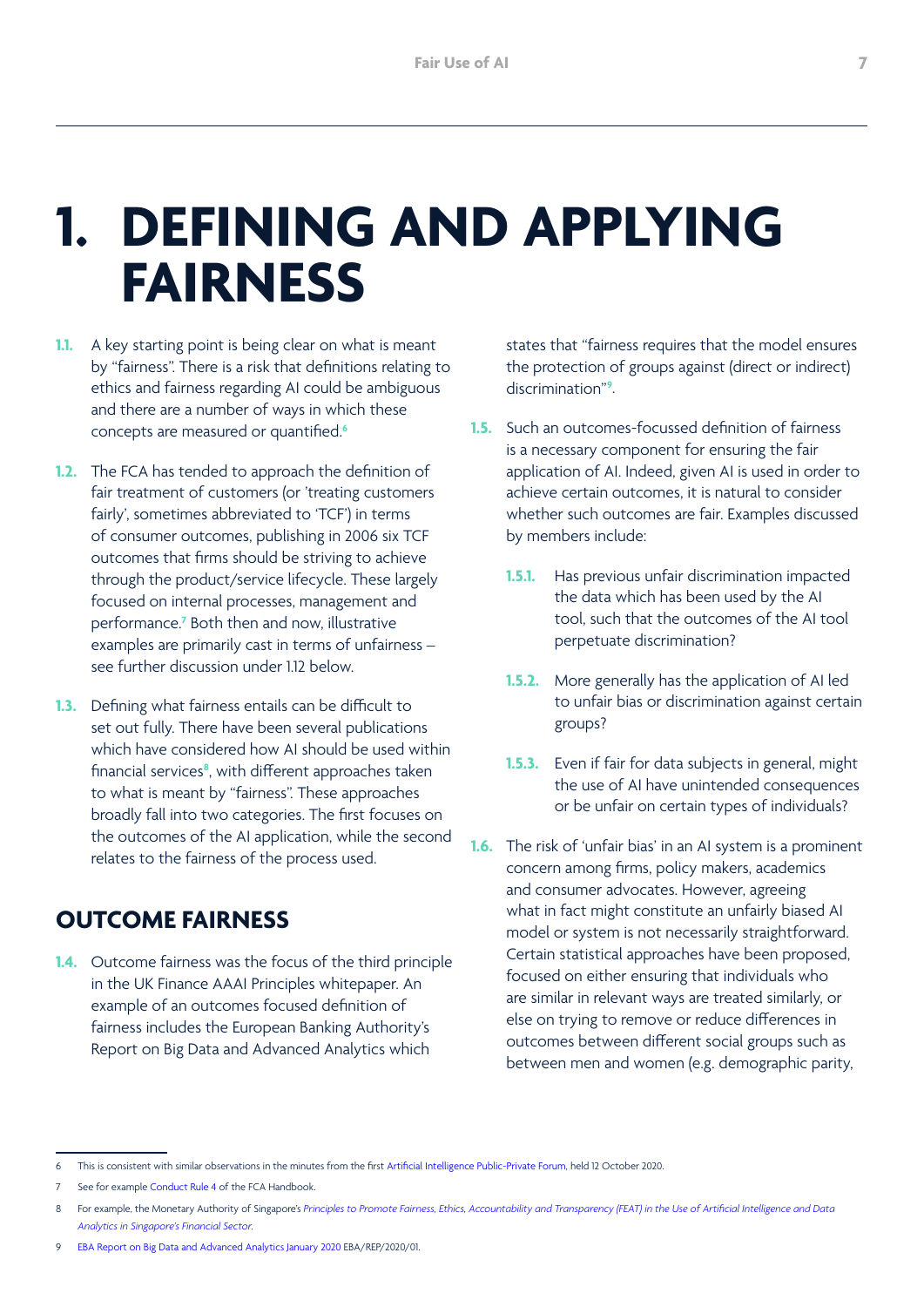<span id="page-7-0"></span>conditional demographic parity, equalised odds).**<sup>10</sup>**

**1.7.** The ability to agree on what constitutes an unfairly biased AI model is also complicated by questions about from whose perspective fairness should be judged, what outcomes are being measured and how you measure them. For example, an objectively optimal outcome from the perspective of policy makers as stakeholders, driven by consumer protection objectives, may not meet the individual end user's expectations and immediate needs (discussed further below). There is then the related question of how you measure outcomes. What are the metrics you want to consider and how do they relate to what you consider a 'fair' outcome? For financial services, this question naturally leads to answers regarding financial outcomes. However, different stakeholders may have different concepts of "fairness" involving other values such as environmental or social values, including an end user's desire to be treated with respect and dignity. Some thought also needs to be given to the outcome for individuals or groups to whom the opportunity of participating in the process is not extended. If the AI model does not measure such values, it will be difficult to consider whether it is realising a 'fair' outcome from such perspectives.

### **CORE LEGAL AND REGULATORY CONSIDERATIONS FOR OUTCOME FAIRNESS**

- **1.8.** In parallel to such academic concepts, there are numerous laws and regulations that firms must consider. Although there is no 'AI fairness law', there are numerous layers of more general horizontal and sectoral rules for firms to consider.
- **1.9.** Given the centrality of 'bias' to discussions of AI fairness, the Equality Act is a key starting point. The Equality Act sets out the 'protected characteristics' for the UK. These are broadly: age, disability, gender reassignment, marriage / civil partnership, pregnancy

and maternity, race, religion or belief, sex and sexual orientation. The Act then sets out a framework for identifying illegal discrimination, broadly:

- **1.9.1.** Direct discrimination, where an individual is treated worse because of one or more protected characteristics. Such conduct is illegal, though some narrow exceptions, for example some single-sex services are permitted, or services intended for specific age groups, where this targeting can be objectively justified.
- **192.** Indirect discrimination, where an action has a worse impact on individuals who share a particular protected characteristic, compared to those who do not share that protected characteristic, despite this characteristic not being directly included in the decisionmaking. This is illegal also, unless the difference can be objectively justified.
- **1.9.3.** An objective justification must be a proportionate means of achieving a legitimate aim. A key consideration for firms would be to identify a legitimate aim when first developing an AI system and before any problems emerge, rather than trying to backfill a justification in the event of a complaint.
- **1.9.4.** Positive action is where a firm considers that a certain protected characteristic group suffers a disadvantage connected to that characteristic, has different needs, or has disproportionately low participation in an activity, and then decides to take an action to address this, such as an emphasis on marketing a product to a particular community (as long as the product is available to all who met certain criteria). If the action is proportionate, this can be legal. However, subject to some limited exceptions, the firm cannot engage in positive discrimination, which involves trying to address the impacts of past discrimination by treating someone

<sup>10</sup> See for example the 2020 *[Review into bias in algorithmic decision-making](https://assets.publishing.service.gov.uk/government/uploads/system/uploads/attachment_data/file/957259/Review_into_bias_in_algorithmic_decision-making.pdf) by the Centre for Data Ethics and Innovation. Also see [Counterfactual fairness](https://arxiv.org/pdf/1703.06856.pdf), from the Alan Turing Institute (2018, Kusner, Loftus, Russell, Silva) on developing a framework to ensure fairness through the use of causal methods* 

to produce 'counterfactually fair' algorithms, based on the idea that a decision is fair towards an individual if the outcome is the same in reality as it would be in a 'counterfactual' *world, in which the individual belongs to a different demographic.* 

It should also be noted that there is some dispute as to whether there is in fact a meaningful difference between 'individual fairness' and 'group fairness'; see for example: On the [apparent conflict between individual and group fairness](https://arxiv.org/abs/1912.06883) (2019, Binns).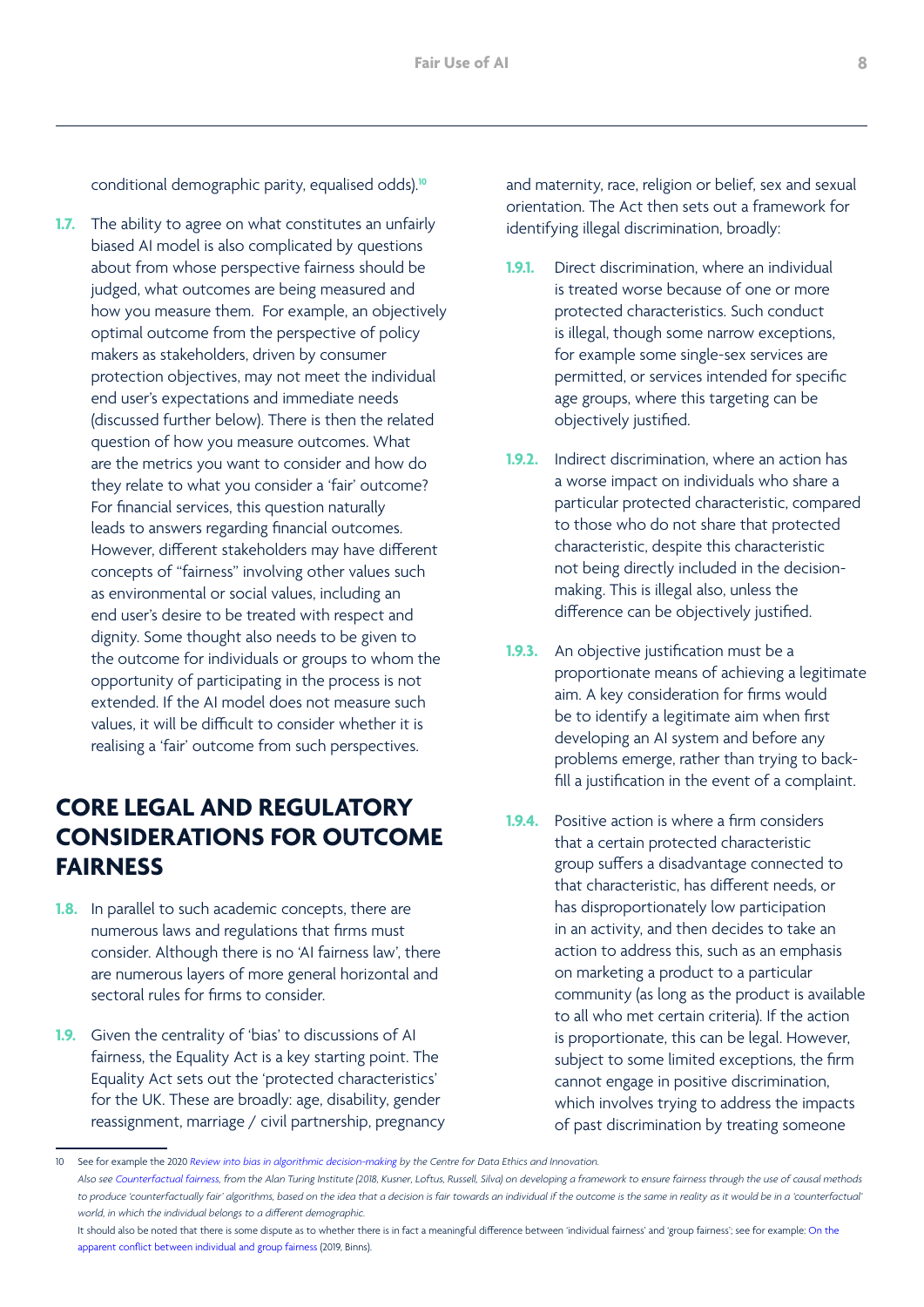with a protected characteristic more favourably (e.g. by having different application criteria for a product so that those with a particular protected characteristic will be more likely to be successful).

- **1.10.** This legal model does not necessarily map well onto the types of group and individual fairness that have been proposed more academically, requiring consideration not only of patterns seen in outcomes but also of the reasons for these and the intentions of the firm. And there is clearly a difficult balance between positive action, and positive discrimination. In addition, whether an objective justification can be appropriate will depend on the surrounding circumstances. For example, requiring a university degree as part of recruitment criteria may be able to be objectively justified for certain roles (for example, where a professional body requires it). However, if a mortgage product had a requirement to hold a university degree as part of its application criteria, this may be more difficult to justify.
- **1.11.** Data protection law also puts in place a horizontal set of rules that must be considered when implementing AI that involves personal data. The UK General Data Protection Regulation ("**GDPR**")**<sup>11</sup>** requires that the processing of personal data be 'processed fairly' as a part of Article 5(1)(a). This is linked to the requirements to have a legal basis for processing, to ensure transparency of processing and to enable information rights to be exercised, though these are not explored here in detail. GDPR fairness is, according to the brief ICO guidance, also a matter of considering individuals' interests and of determining whether the data processing could lead to 'unjustified adverse impacts' on them. This has some similarities to the concept of indirect discrimination and objective justification under the Equality Act (above) but applies beyond just differences in outcomes between protected characteristic groups.**<sup>12</sup>**
- **1.12.** Within financial services, firms must consider the TCF rules, as noted above. But a future regulatory change will also create a fresh set of considerations for firms attempting to deploy AI. In particular, in the UK the

FCA will be introducing a new Consumer Duty, the draft proposals for which include a new Principle for Businesses that 'a firm must act to deliver good outcomes for the retail consumers of its products' (the "Consumer Principle"). The regulator's examples of 'not good' outcomes may have relevance to AI use cases, for example, where they may involve the exploitation of behavioural biases, loyalty, inertia, informational asymmetries or characteristics of vulnerability, the use of negative friction (sludge practices), unreasonable post sale barriers, and the provision of 'poor' support.

- **1.13.** The phrase 'good outcome' does not have an established legal meaning, and firms are left to grapple with the fact that the regulator's view of a 'good' outcome may well differ from that of the consumer, or indeed the Financial Ombudsman Service ("**FOS**"). For example, the rejection of an application for credit (or for a product) on the grounds of (un)affordability is an outcome the regulator may prefer but may not be the outcome desired by the customer.
- **1.14.** Furthermore, calibrations made to models to produce 'fair' (or good) outcomes for the population as a whole (e.g. that may compensate for historical bias) may lead certain individuals to experience 'less good' outcomes than they had experienced in the past. When navigating and applying the FCA requirements, care will be needed to also consider the Equality Act rules relating to objective justification, positive action and positive discrimination, which may not map cleanly onto the FCA expectations. Firms will therefore need to ensure that the metrics they use to measure the outcomes of AI models are able to also measure 'good' outcomes for customers as well as 'fair' outcomes, in addition to being able to explain why calibrations to models achieve both (and if there is a trade-off between the two, why it is necessary and appropriate in the circumstances).
- **1.15.** There can also be tension between the differing regulatory requirements with respect to what the best treatment of the customer is. Under the draft Consumer Duty guidance, the FCA expects firms

The [UK version](https://www.legislation.gov.uk/eur/2016/679) of Regulation (EU) 2016/679 of the European Parliament and of the Council of 27 April 2016 on the protection of natural persons with regard to the processing of personal data and on the free movement of such data.

<sup>12</sup> ICO Guide to the General Data Protection Regulation - Principle (a): Lawfulness, fairness and transparency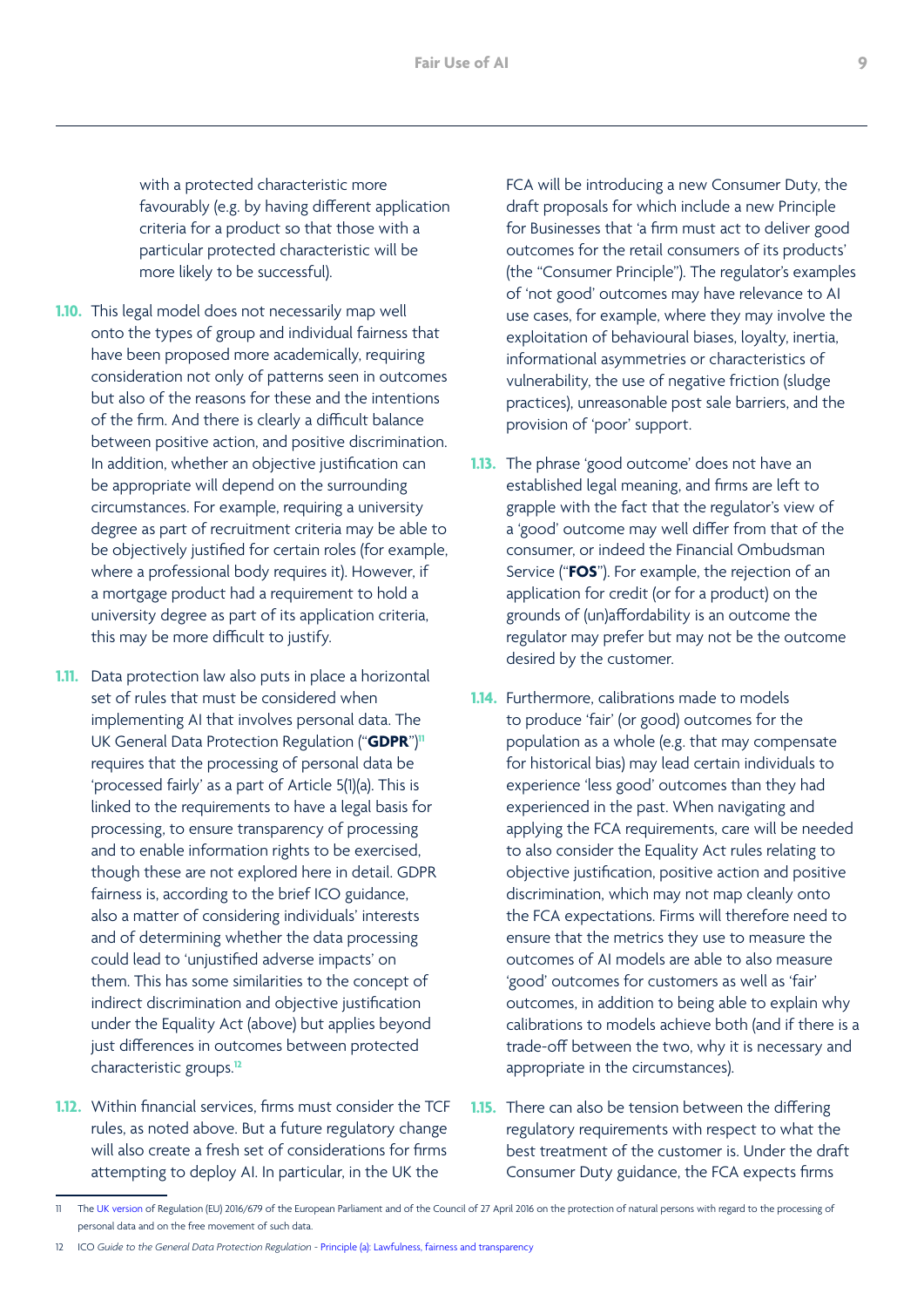to make particular efforts to support vulnerable customers and customers in financial difficulty. At the extreme, a firm could profile its customers with AI to identify such individuals then use the insights to consider and act on their individual needs.

However, while these efforts would be intended to benefit those customers, they would arguably require the individual's explicit consent under data protection rules, meaning they might not be feasible in practice.

#### **Layers of fair AI law and regulation**

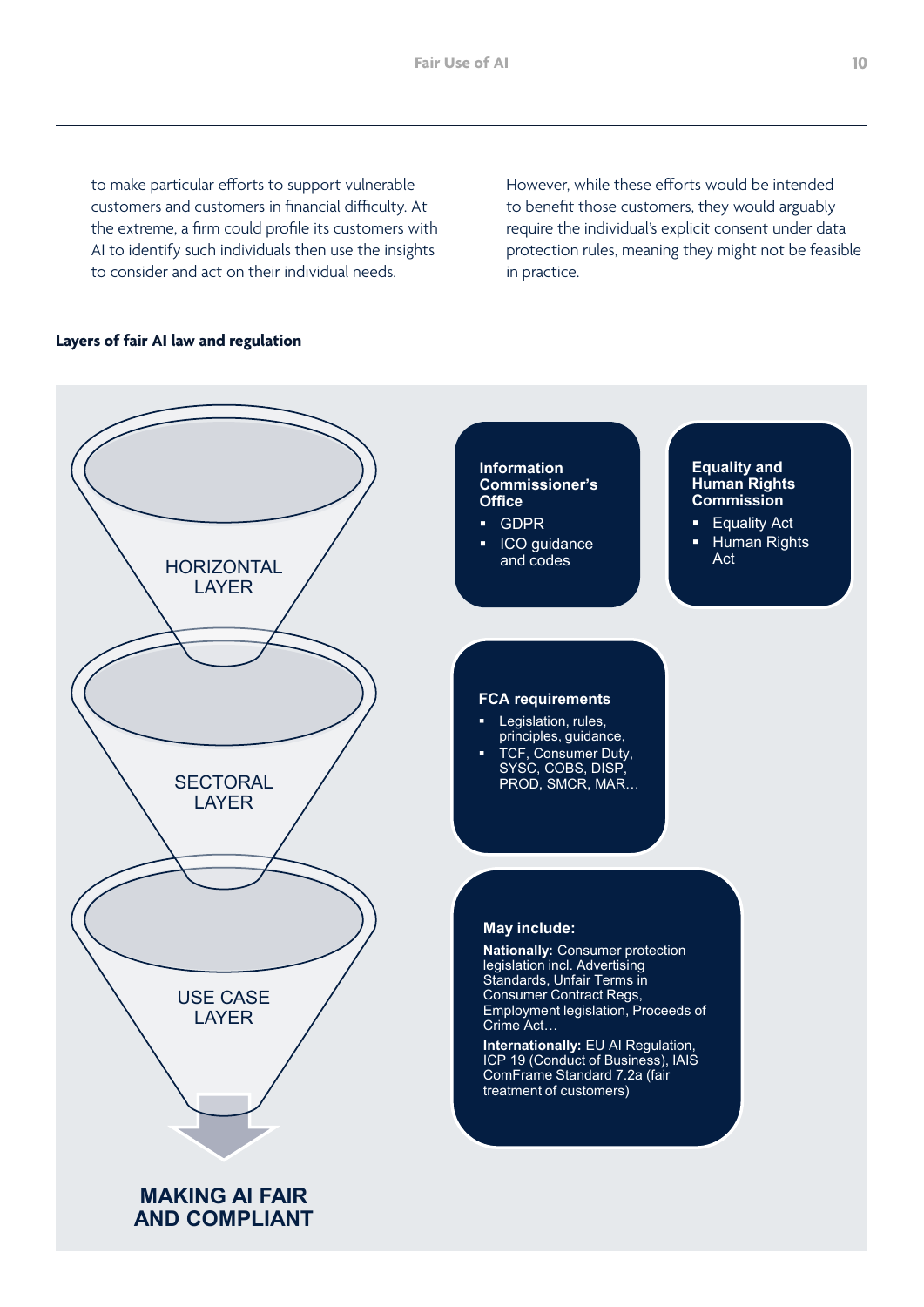#### <span id="page-10-0"></span>**PRACTICAL CHALLENGES IN ACHIEVING OUTCOME FAIRNESS**

- **1.16.** Whatever metrics are used, a fundamental challenge is access to data. This can arise in three main ways:
	- **1.16.1.** The firm might not be legally allowed to collect the data needed to check for unfair bias or indirect discrimination, particularly if an individual objects. GDPR tightly restricts the collection of data relating to 'special categories of personal data', including in particular: race, ethnicity, health, religion and sexual orientation. While there is provision for processing special categories of personal data for the purpose of equal opportunities monitoring in the Data Protection Act 2018, this not permitted where either the data will be used to make a decision about an individual or the individual objects.
	- **1.16.2.** If the law is clarified and firms were to start collecting such data, they would still need to develop a suitable way of doing so and of communicating with customers, who would likely be surprised to be asked about their religion, etc, when signing up for a loan or bank account. Indeed, customers could well be suspicious, notwithstanding the good intentions of firms and policy makers. This would be a challenge at the point of customer onboarding but could be particularly challenging for existing (back book) customers, who may not respond to requests for information. Even if customers do respond, the accuracy of the demographic data obtained might be questionable and may not be easily verifiable, especially if customers are mistrustful of the data collection.
	- **1.16.3.** Beyond the data on customer characteristics, data about outcomes might not be available, impeding firms from analysing whether patterns of outcomes across different groups might cause concern and need investigation. For example, if AI is used to inform lending decisions, the lender will be able to follow the performance of customers approved for
- **1.17.** An additional practical challenge is determining the appropriate level of analysis. A review of small business loans might reveal a significant difference in approval rates for different demographic groups. However, it could be the case that this is due to these groups tending to apply for different types of financing, with demographic differences in approval rates disappearing at a more granular product level.
- **1.18.** Similarly, significant systems work would be needed. Firms would need to develop appropriate labels for different protected groups, with the appropriate level of granularity. Systems would also need to be able to accommodate individuals that identify with multiple demographic groups, such as individuals with mixed ancestry.

#### **BOX 1:**

In discussing the application of AI to monitoring transactions for signs of fraud and money laundering, which need to be notified to law enforcement in Suspicious Activity Reports, members discussed the hypothetical scenario where a higher fraction of transactions from Wales were being flagged as high risk by the system, relative to transactions from other areas. The firm might attempt to adjust the model to bring the results for the different UK nations closer together in order to come closer to demographic parity and avoid discrimination on the basis of national origin. However, doing so could be considered positive discrimination, risking a breach of the Equality Act. Discussions identified that the relative accuracy of analysis for different nations would likely be more important than the number of high-risk transactions identified, but firms would struggle to measure this, as authorities do not provide feedback on how many suspicious activity reports result in criminal charges.

a loan but cannot know whether customers turned down for a loan would have paid it back, had they been accepted. In the context of lending, tools like reject inference provided by credit reference agencies help firms to manage this risk at present.**<sup>13</sup>**

<sup>13</sup> For a short explanation, see for example [here.](https://www.mathworks.com/help/risk/reject-inference-for-credit-scorecards.html)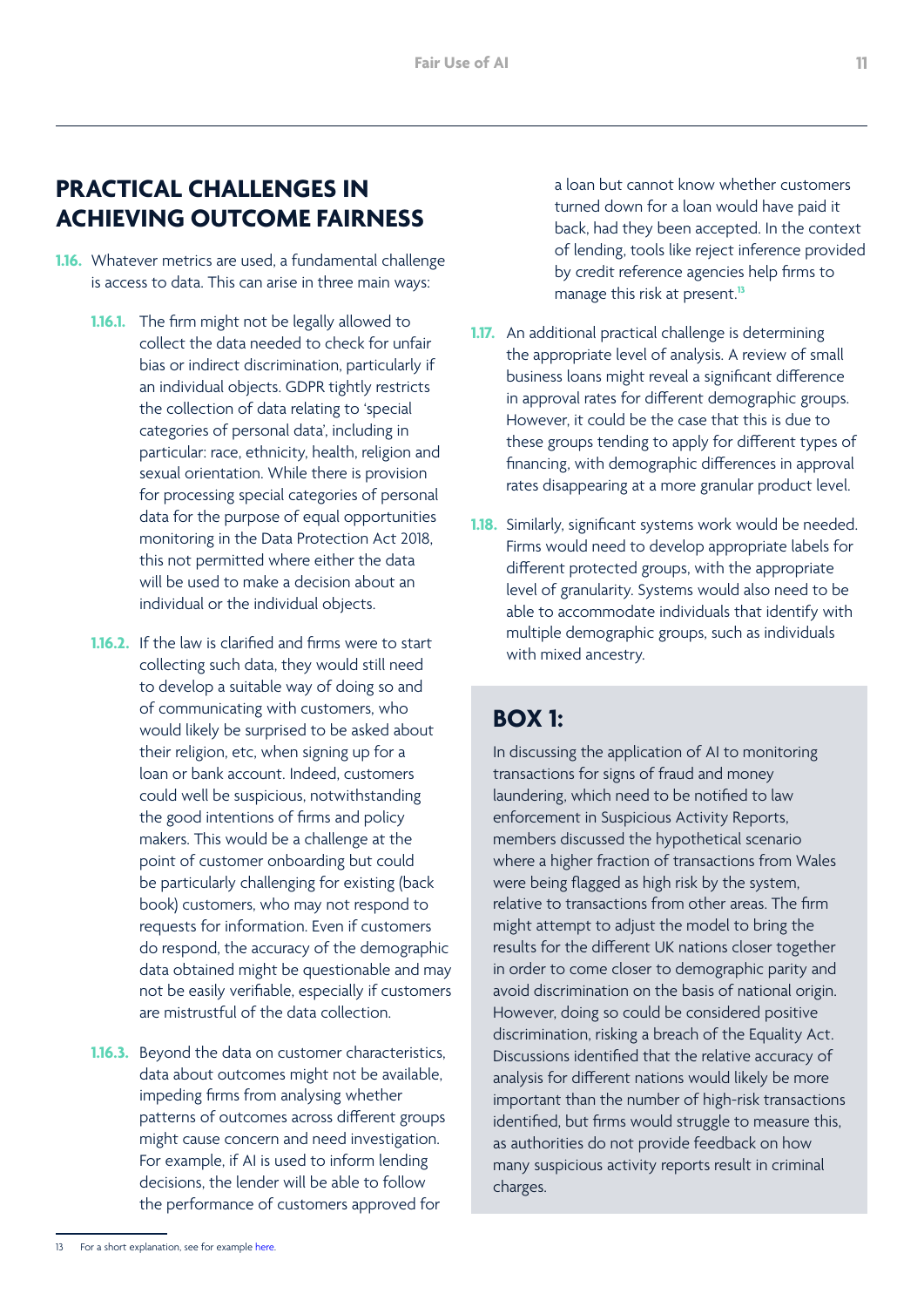#### <span id="page-11-0"></span>**BOX 2:**

A paradigm example of how potentially unfair outcomes can occur is the use of postcodes or geolocation by AI in processes. The risk of bias and discrimination is often cited as a risk in relation to the outcomes of AI processes that use postcodes. While postcode and address are not currently used in creditworthiness assessments, they could potentially be used as inputs in other processes such as for marketing or financial crime risk assessment. There may be a strong correlation at the population level between certain postcodes and marketing interests or financial crime risk, but it could nonetheless be unfair to use postcodes as a predictor on an individual level. There is, for example, the risk of bias or discrimination against protected characteristics such as race, where certain postcodes could be an unintended proxy. The firm might however be able to show that there is an objective justification if accuracy is sufficiently improved by the use of post code data, particularly if the use case helps protect customers, for example by better identifying signs of fraud against them. As an added complexity, the new FCA Consumer Duty may lead to expectations that firms in fact start to use such data in new ways if doing so could help ensure 'good' outcomes for customers through improved accuracy.

**1.19.** Beyond considerations of 'unfair bias' and discrimination, achieving fairness can also require identifying potential customer or employee segments that might not be accounted for effectively by an AI system. Such groups could experience potentially impactful unintended consequences. This connects to the broad GDPR fairness concept of not processing personal data in ways that could have unjustified adverse impacts on individuals. For example, older customers might have less available social media data, which would impact accuracy for any algorithms using this as an input. Similarly, employee monitoring software might not anticipate employees with certain disabilities; if the

staff member has not disclosed an 'invisible' disability to the employer, this would be particularly difficult to account for.

- **1.20.** Firms would need to ensure they have an approach in place to identify and manage exceptions within their overall processes. Indeed, beyond just ensuring fair outcomes, fair process is in and of itself an important component in ensuring overall fairness.
- **1.21.** In particular, how would a firm respond to an individual challenging the outcome of an AI process? For example, could a firm explain how the AI process used a postcode in its decision making? The complexity of the AI process would make it difficult to assess what direct impact the postcode had on any individual result. It would have been one of many variables that were inputs that the AI process will have combined in thousands of ways. The ability to explain the process in a manner that is understandable is not straightforward. Yet this fundamental challenge is one that needs to be addressed to have a fair process in using AI. We explore this further below.**<sup>14</sup>**

#### **PROCESS FAIRNESS**

**1.22.** An example of a broader definition of 'fair AI', which includes a fair process, is the definition used by the European Commission's Independent High Level Expert Group on Artificial Intelligence's Ethics Guidelines for Trustworthy AI. It states "… fairness has both a substantive and a procedural dimension. The substantive dimension implies a commitment to: ensuring equal and just distribution of both benefits and costs, and ensuring that individuals and groups are free from unfair bias, discrimination and stigmatisation… The procedural dimension of fairness entails the ability to contest and seek effective redress against decisions made by AI systems and by the humans operating them. In order to do so, the entity accountable for the decision must be identifiable, and the decision-making processes should be explicable."**15**

<sup>14</sup> We also explore the issue of AI transparency and explainability in more detail in a separate paper, available here

<sup>15</sup> Page 12 of European Commission's Independent High Level Expert Group on Artificial Intelligence's *[Ethics Guidelines for Trustworthy AI.](https://ec.europa.eu/futurium/en/ai-alliance-consultation.1.html)*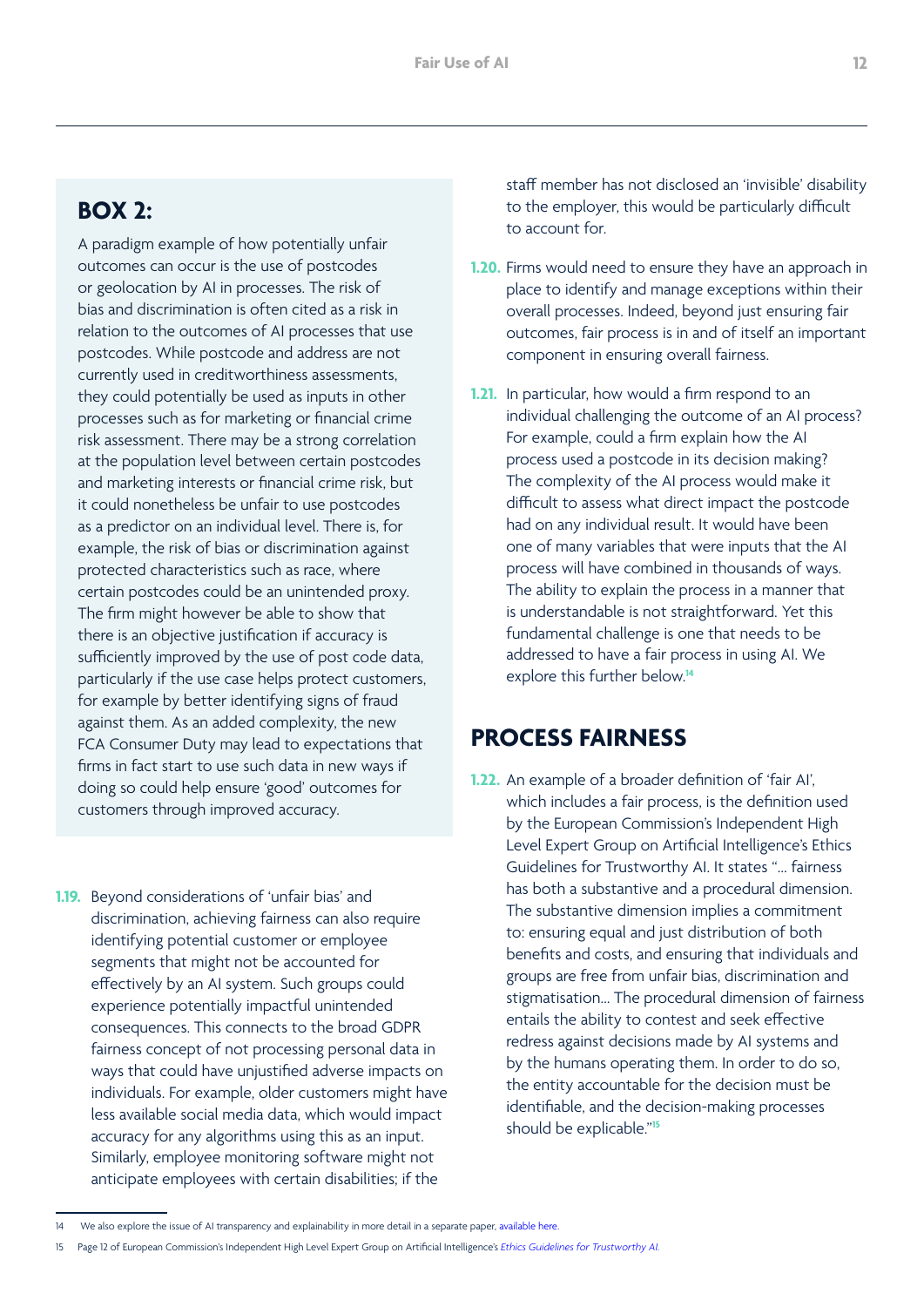- **1.23.** In other words, in order to ensure fairness, it is not just the model and its outputs that must be considered. Firms also need to consider the overall process and how customers and other stakeholders interact with it.
- **1.24.** In particular, this requires:
	- **1.24.1.** defining the objective of using AI, explaining the potential benefits and risks to relevant stakeholders;
	- **1.24.2.** testing the AI system across a diverse mix of data subjects before implementation to understand the likely outcomes in common or impactful scenarios and explore the possibility for bias and/or discrimination;
	- **1.24.3.** being able to explain how and why certain outcomes were reached by the AI system;
	- **1.24.4.** allowing stakeholders to be able to challenge outcomes and correct data errors.
- **1.25.** The Fairness Principle does not exist in a vacuum. During the workshops, it was clear that to be able to ensure fair outcomes and show a fair process in the use of AI, it was necessary for firms to consider and apply other AAAI Principles:
	- **1.25.1.** Explainability & Transparency in order to understand the decisions made by AI and to be transparent about the process and its outcomes.
	- **1.25.2.** Contestability & Human Empowerment this is a core requirement of any fair process, though how best to apply it will vary depending on the nature of the customer impacts and risks of 'gaming the system'.
	- **1.25.3.** Responsibility & Accountability in order to ensure fair outcomes a firm needs to monitor the application of AI and the decisions it makes, as well as be accountable for the results (and the objectives the firm wants to achieve).
- **1.26.** These three requirements are crucial to developing trust in the system, and the success of the application of AI in customer-facing roles (such as marketing) will depend on developing and maintaining trust. This is even more important for certain customers, given existing apprehensions about firms using their data.
- **1.27.** This can be partly addressed by ensuring customers recognise the potential benefits of applying AI to the use case in question. While the benefits to firms of using AI tools seem clear in terms of efficiency and scale, it can be less obvious for customers in the context of financial services. This is compared to other customer experiences – such as using online marketplaces or streaming sites – where the use of AI is embedded in the customer experience.
- **1.28.** Accordingly, putting the customer experience front and centre of any customer-facing AI process will be key. This would assist firms in being able to clearly articulate how AI processes benefit customers, such as more efficient banking engagement or the benefits of 'industrialised personalisation', where the efficiency of AI enables firms to offer a premium level of service to a larger pool of customers.
- **1.29.** Being able to explain the benefits and objectives of AI would, in turn, improve the accountability of firms for their use of AI and help empower customers and other stakeholders to contest its use.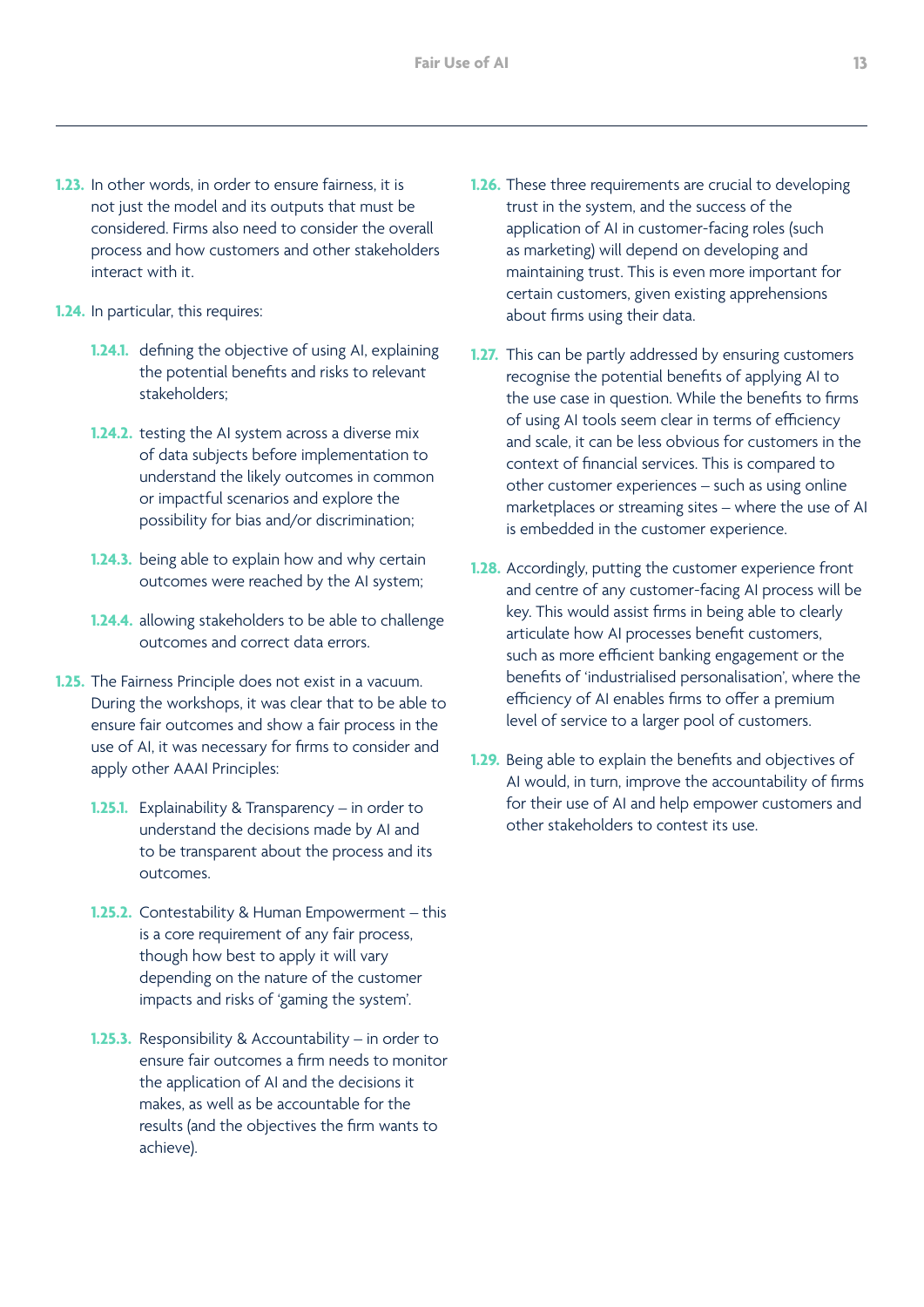#### **BOX 3:**

In the US, under the Under the Equal Credit Opportunity Act and the Fair Credit Reporting Act, applicants for credit are generally entitled to receive the reasons why creditors take adverse action on their applications and, when creditors use a credit score, the key factors adversely affecting that score (an Adverse Action Notice). In October 2020, the Consumer Financial Protection Bureau hosted a virtual tech sprint focussing on innovative electronic ways of notifying consumers of – and informing them about – adverse credit actions. Various approaches were explored, including:

- **•** Ways to offer more complete information such as explaining how changes to an application could lead to credit approvals in the future or including other features within the notice such as links to a credit report and enhanced information about how to request credit report corrections when appropriate.
- **•** Ways in which the adverse action notice could provide financial literacy and other information and coaching to educate and empower consumers (e.g. about loan programs that have credit score or other specific lending guidelines).
- **•** Creative approaches to improve the format and presentation of the notice itself in order to better engage consumers, particularly when delivered online and on mobile devices (including chat bot driven engagements, customized videos, and links to useful consumer-facing resources).
- **•** Methods for identifying the principal reasons for credit denial for underwriting models that use artificial intelligence/machine learning, seeking to offer effective means to improve their credit profile and improve their chances

of credit approval (e.g. an interactive "approval simulator" powered by machine learning that a consumer could use to see what actions, or combination of actions, would most easily yield a credit approval).

- **1.30.** As noted above, a central consideration for fair process from the customer perspective will be the firm's ability to manage a concern, complaint or challenge against an AI-based decision effectively. Effective customer explanations of decisions and decision-making processes are central to this.**<sup>16</sup>** In guidance on Explaining decisions made with AI,**<sup>17</sup>** prepared jointly with the Alan Turing Institute, the ICO stresses that where an AI-assisted decision is made about someone without some form of explanation, this is unlikely to be fair, as it may limit their autonomy and scope for selfdetermination.
- **1.31.** In this regard, communicating how a decision specific to a consumer was made in language which can be understood by a layperson is usually more important to fairness of process than transparency about, for example, the specifics of the algorithm or algorithms in use.**<sup>18</sup>** In its guidance, the ICO identifies six main types of explanation for AI decisions, which relevantly include a 'Fairness Explanation'. This is an explanation of the steps taken across the design and implementation of an AI system to ensure that the decisions it supports are generally unbiased and fair, and whether the individual has been treated equitably. A useful list of what firms may need to show, and how to go about preparing such a fairness explanation, can be found in the Workbook on Use Case 1 which was prepared to build on the ICO's guidance.**19**

<sup>16</sup> In explaining their use of AI, firms may often find themselves face two 'audiences': a consumer (or end-user) audience, and a model audience made up of developers, compliance teams and regulators. See for example the minutes from the fourth [Artificial Intelligence Public-Private Forum,](https://www.bankofengland.co.uk/news?NewsTypes=09f8960ebc384e3589da5349744916ae&Taxonomies=8a8ca1e0b3a04d65bb63d24bfcb0337d&InfiniteScrolling=False&Direction=Latest) held 1 October 2021).

<sup>17</sup> ICO guidance available [here.](https://ico.org.uk/for-organisations/guide-to-data-protection/key-dp-themes/explaining-decisions-made-with-ai/)

<sup>18</sup> For an expert model audience, firms need to be able to accurately explain decision flows and assure that any decisions are reliable. So called 'black-box' models, that may use deep learning or neural networks (which work through complex interactions between many variables, may infer attributes and put different weights on different attributes), can make it particularly challenging for firms to explain to any audience - let alone a consumer - in simple and readily understandable terms what data was used and how that affected the decision.

<sup>19</sup> Leslie, David, & Briggs, Morgan. (2021). *[Explaining decisions made with AI: A workbook \(Use case 1: AI-assisted recruitment tool\).](https://doi.org/10.5281/zenodo.4624711)*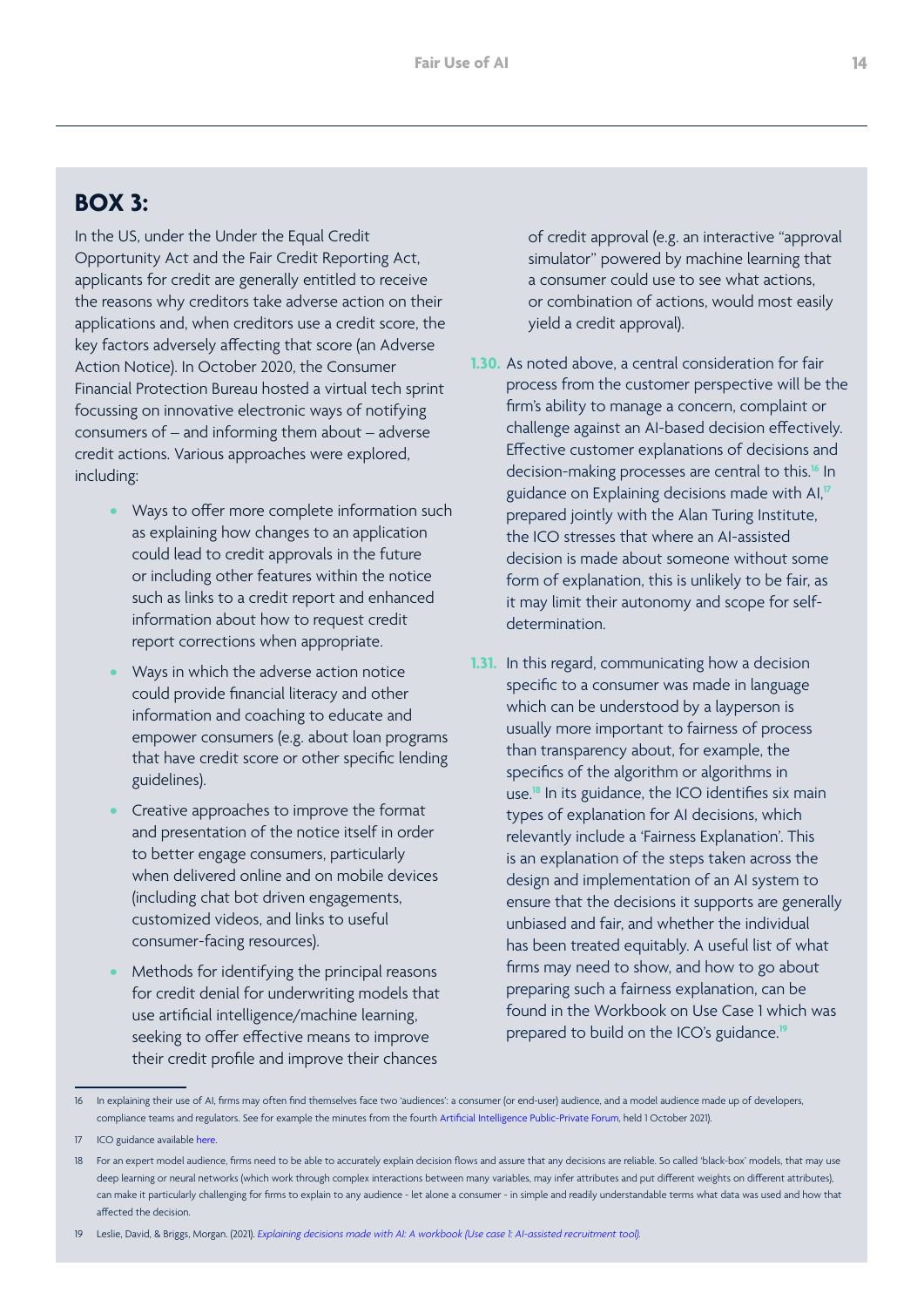#### **BOX 4:**

Hypothetical scenarios in the case studies discussed by members regarding algorithmic assessments for identifying potential financial difficulties among borrowers brought into focus potential challenges in responding to complaints where there may appear to the customer to be discrimination against certain protected characteristic groups. On one level, the fact that an algorithm has been designed to exclude protected characteristics provides an answer to a dissatisfied customer. However, in some scenarios, discrimination or bias may present themselves as the intuitive explanation for differences in outcome, such as different credit outcomes between a husband and wife. The fact that the algorithm was blind to the customer's gender may not be a sufficient response in such situations. An inability to provide more information about how the AI system reached its outcome may make it more difficult to respond to the customer's presumption of discrimination.

Being able to explain the reasons for the decisions made, and potential reasons for differences in outcomes, is an important part of reassuring customers that they have been treated fairly. Being able to explain human oversight arrangements can also help provide reassurance to customers. This has been highlighted in cases investigated by US regulators where, with the benefit of data and detailed explanations, it was concluded there was no bias or discrimination in credit decisions by the firm in respect of husbands and wives, contrary to initial suspicions. However, the firm's inability to provide a sufficient explanation at the time as to why credit decisions could legitimately be different resulted in customers assuming algorithmic bias.

#### **BOX 5:**

The workshop discussions regarding transaction monitoring also illustrated where there can be limits to the scope of the application of AI in financial services, which can flow through to fairness considerations and the importance of explainability.

Under the relevant legislation**<sup>20</sup>**, it is necessary for the financial institution's Nominated Officer to form a suspicion of money laundering in order to file a Suspicious Activity Report (SAR)**<sup>21</sup>**. Conceptually it is only possible for a human to form subjective suspicions.

Thus, while there are many benefits in AI assisting the Nominated Officer to identify potentially suspicious transactions, it cannot replace human decision-making. This being the case, the firm must consider the risk of human overreliance on AI, which could lead to human review of the results failing to identify errors in its output.**<sup>22</sup>**

Accordingly, the Nominated Officer can only form their own suspicion appropriately if they understand the basis for the identification of the activity as significantly anomalous or otherwise in need of review by the AI, and takes this into consideration, with any other information available, when assessing the activity. This illustrates the importance of appropriate training and a suitable approach to explanations for internal stakeholders in order to achieve fair outcomes for the customer whose activity is being assessed.

<sup>20</sup> Proceeds of Crime Act 2002 [\(POCA](https://www.legislation.gov.uk/ukpga/2002/29/contents)).

<sup>21</sup> In addition to the reporting obligations which will arise in the case of knowledge of, or reasonable grounds to suspect, money laundering.

<sup>22</sup> A classic example of such 'automation bias' is someone following the route suggested by GPS, even where there is no road or even into water or off cliff edges.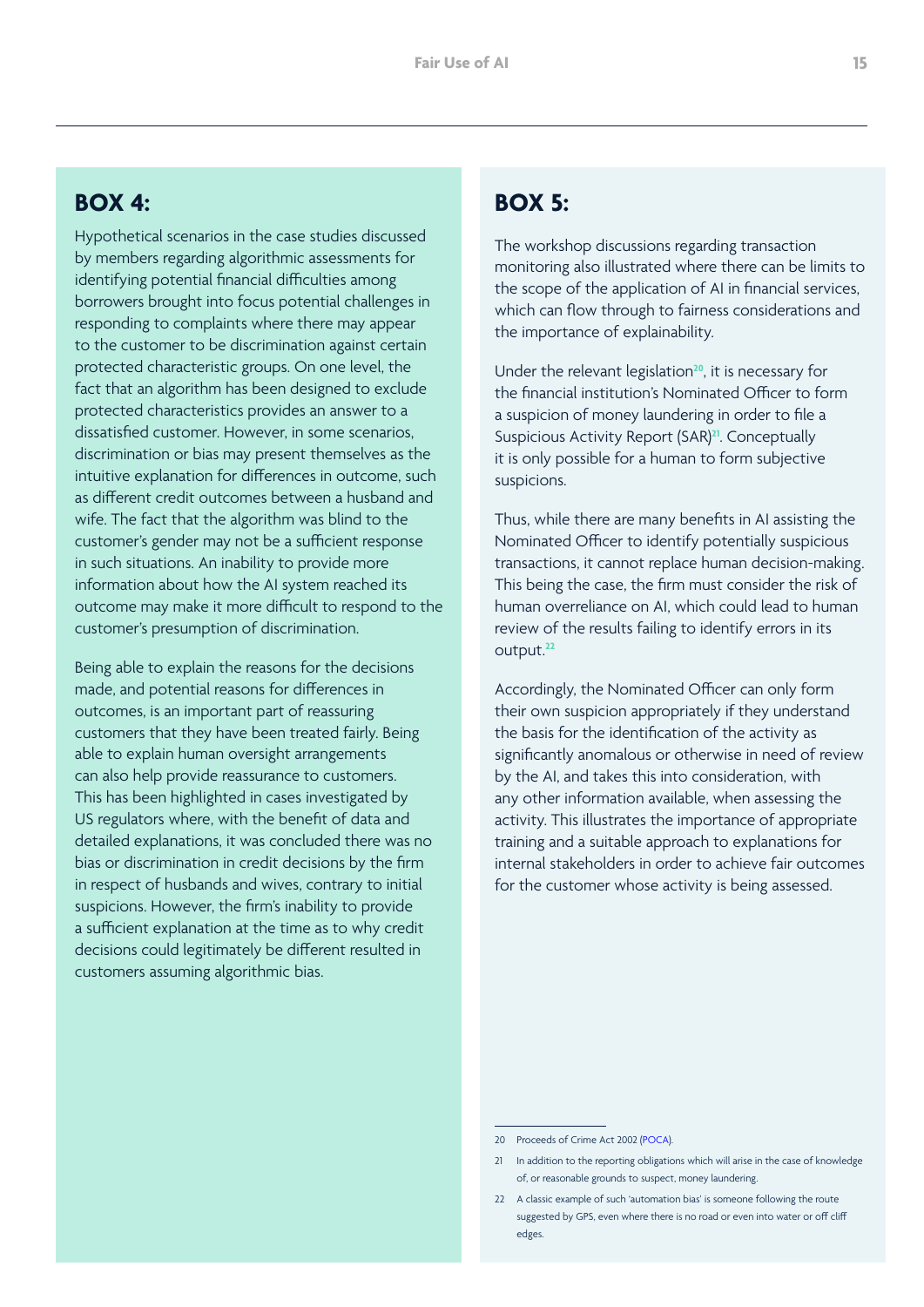## <span id="page-15-0"></span>**2. FAIR USE OF AI CANNOT BE CONSIDERED IN SILOES**

### **LOOKING AT THE FULL CUSTOMER JOURNEY**

- 2.1. It is necessary to consider the fairness of the whole customer interaction with the firm, not just whether a given algorithm is fair in and of itself. Building on the 'process fairness' points above, the same algorithm outputs might result in fair or unfair customer outcomes, depending on how they are acted on by the firm and on the communications with the individual.
- **2.2.** If a firm identifies a pattern of outputs that has the potential to be problematic, such as unexpected differences in outcomes between two protected groups, fully investigating the causes will require more than just examining the workings of the algorithm. For example, if a firm observes a potentially concerning pattern in its AI-based lending decisions, it may need to consider the interaction with its marketing. If the firms marketing practices – potentially themselves underpinned by an AI model's analysis – lead to some specific communities being targeted more than others, this could feed through to lending decision patterns. In either case – lending or marketing – the root cause may stem from the AI model or the live customer data being processed and might or might not be unfair or unjustified.

### **APPROPRIATE AND PROPORTIONATE USE**

- **2.3.** When stepping back and looking at the overall picture of the use case and customer journey, the purpose and effectiveness of the use of AI need to be considered. In other words, is the use of AI appropriate for what the firm wants to achieve and, if so, is the benefit of its use proportionate considering the potential risks of its use?
- **2.4.** Consider for example the hypothetical scenario of employee monitoring with an AI tool that monitors employees' performance using various 'productivity' metrics. These metrics could include the length and number of calls made and meetings attended, periods of activity and inactivity on work devices, keystrokes, social media use on work devices and geolocation data.
- **2.5.** For many roles, such metrics might not in fact reflect the productivity and effectiveness of an employee, particularly for roles where the quality of work cannot be assessed through easily quantified measures, such as the number of meetings attended or emails sent.**<sup>23</sup>** There may therefore be limited benefit to using an AI tool in such circumstances. It

#### **BOX 6:**

Having a fair process and considering the information available to data subjects, along with their ability to 'challenge' decisions, supports fair outcomes. Where AI is used to monitor transactions and identify signs of fraud against the customer, how these insights are acted on and how customer communications are managed could make for a fair or an unfair AI use case. If signs of fraud on a debit card are detected and the card is blocked to protect the customer, there is a risk of unfair treatment if the customer is not notified or is not given an easy route to unblocking the card where in fact there has been no fraud. Similarly, if ongoing inaccuracy is left unresolved and this leads to the card being blocked repeatedly, customers are likely to feel they are being treated unfairly.

<sup>23</sup> The paradigm use case for this sort of productivity monitoring has been in call centres – where productivity is sometimes measured in terms of numbers of calls received, number of breaks, app or web usage, customer waiting times, numbers of calls resolved/closed out; number of complaints or referrals to supervisors etc. often accompanied by a manual random sampling of call quality.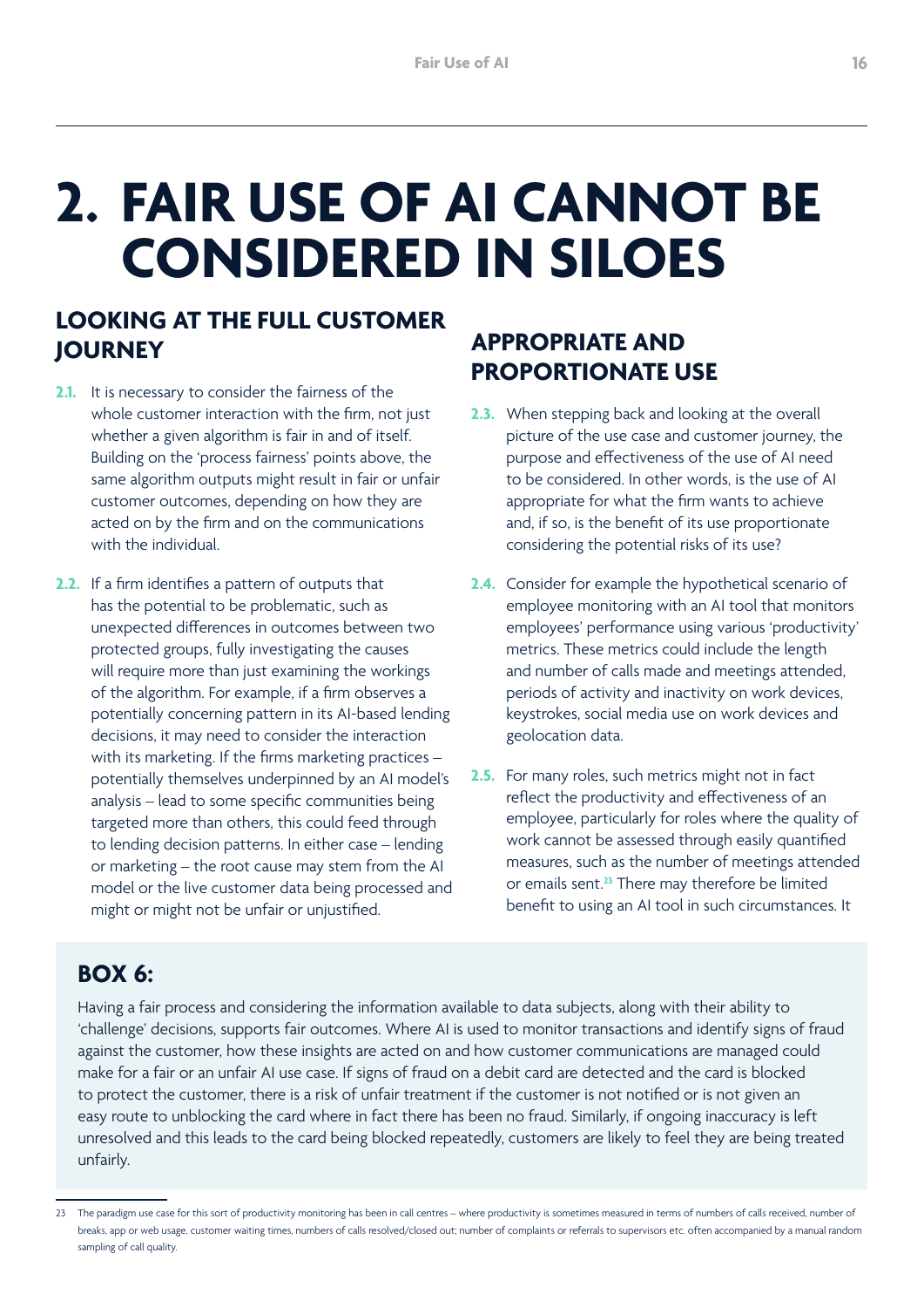<span id="page-16-0"></span>is important to start by identifying the objectives of any AI tool and of ensuring that the tool would in fact meet those needs. Where an AI tool would be of only marginal benefit but would involve a high level of monitoring or intrusion, this would be unlikely to be fair, and indeed might breach privacy laws. In practice, firms may encounter a desire to find new purposes for a tool for which the firm holds a licence, but each new use case has to be considered rigorously.

- **2.6.** In any event, even where an AI tool could be of benefit to an employer in assessing productivity, the use of AI could cause a loss of employee 'agency' in their roles and a corresponding loss of trust in their employer. This would likely be counterproductive to the employer's relationship with its employees.
- **2.7.** In contrast, using AI for employee monitoring may well be more widely accepted by employees, and of clearer benefit to employers, when used to detect fraud and other financial crime. In such cases, the monitoring can act as a deterrent as well as a detector when employees know that surveillance is being undertaken. Clearly explaining the purpose and use of AI in such circumstances before the AI tool is deployed within the workforce would be an important component in having a fair AI process. This allows employees to understand why AI was being used to monitor them, the extent of the monitoring and the extent of any ability to contest its use in the event of concerns. Similarly, it would be important to communicate clearly which management team is accountable for its use and responsible for its results. As this example demonstrates, all of these elements of a fair process bring in and apply other AI Principles.

### **THE IMPORTANCE OF A MULTIDISCIPLINARY APPROACH**

- **2.8.** We can therefore see that achieving fairness and appropriately applying the AAAI Principles, requires a multi-disciplinary approach. For example:
	- **2.8.1.** Frontline business must be clear on the objective of the use of AI, the risks to individuals and to the business, and the extent to which risks of unfair treatment will be managed and explained to stakeholders.
	- **2.8.2.** Data scientists are central to the technical aspects of the use, testing and monitoring of AI.
	- **2.8.3.** Legal and Compliance need to be involved (including in any preliminary stages) to provide appropriate challenge, to oversee testing and to assist with fair process and related transparency principle.
- **2.9.** Where firms are challenged about decisions, a likely approach is for a Complaints team to investigate, potentially supported by members of Legal and Compliance, and Risk. Traditionally that would involve speaking to the decision makers and understanding what matters were considered when decisions were made and analysing the reasons for the decisions taken in light of what policies, regulation and law require. However, such an approach would have clear limitations when considering decisions made by AI. The operation of an algorithm is often opaque, involving data sets too large for humans to assimilate and a lack of clarity over what factors were (and were not) considered. Colleagues from Complaints,

#### **BOX 7:**

In assessing the proportionality of the amount of data collected relative to the utility of the data, members also noted that AI systems built to collect wide or diverse data sets might inadvertently collect more than the firm had intended. This could create heightened risks for customers and employees. For example, monitoring employees via a webcam in order to meet compliance obligations in a 'working from home' environment could accidentally result in capturing the data of children or other family members. Similarly, AI analysing customers for marketing purposes might derive their age from the time they have held a product, or an employee productivity monitoring tool might gather health or other sensitive data if social media activity is monitored. Firms would need to consider such risks and take measures to minimise accidental or disproportionate data collection.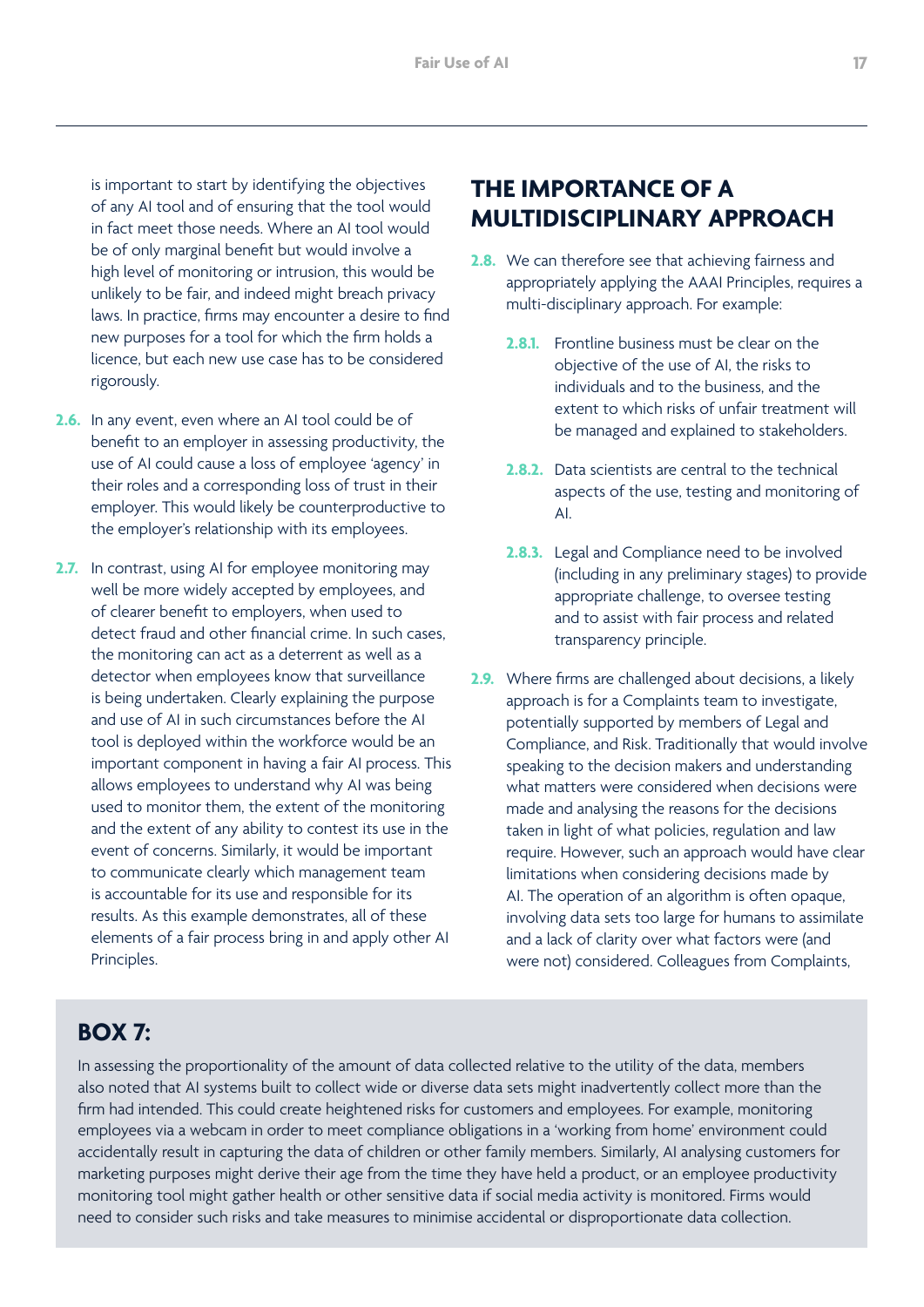and Legal and Compliance teams can help ensure that systems are designed such that the firm will have the documentation and evidence on hand to demonstrate fairness, in the event of complaint or query from a regulator.

- **2.10.** The involvement of data scientists and computer programmers to try and help and explain decisions would be clearly important as their understanding of coding and relevant models would be fundamental in any response. In particular, their assistance would be crucial if one was attempting to replicate the model's reasoning to explain a decision or to audit the outcomes of decisions (e.g. for signs of bias or error).
- **2.11.** However, there would still be limits to what could be done after the event. It is important for potential issues to be considered in the AI design and implementation stages. Firms should work with front-office business lines to agree on appropriate objectives, identifying risks and how risks will be mitigated. The Risk function would likely have oversight over this process.
- **2.12.** That is not to say that the role of Legal and Compliance would be diminished. Legal and Compliance should be involved at preliminary stages, including the analysis of balancing objectives against potential risks, and at the design stage of any AI tool to oversee testing before implementation. Gathering information through testing before implementation allows organisations to understand an AI tool's likely outcomes in common scenarios and identify any issues before problems arise. This requires Legal and Compliance to understand the AI tool and its design in sufficient detail to be able to meaningfully challenge.
- **2.13.** In addition, upon receipt of challenges or disputes, the traditional methods of investigation, advice and clear communication will continue to be important. For example, it may be necessary to explain the intentions and objectives of the model, the type of model used, its parameters and inputs to the complainant. It may also be necessary to explain the testing and monitoring for bias or other undesirable outcomes carried out, both before implementation and as a result of a particular complaint.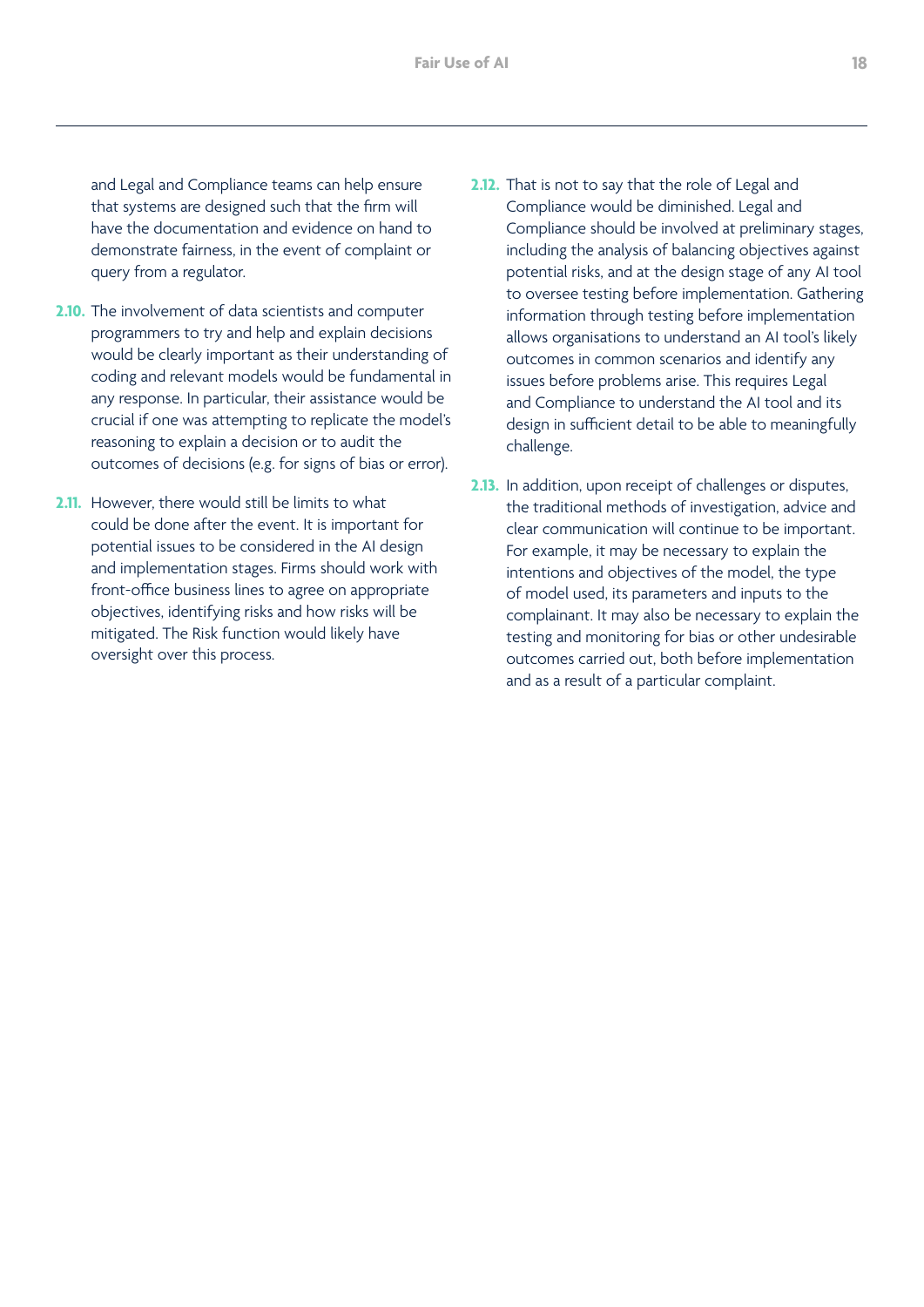## <span id="page-18-0"></span>**3. USE OF AI INVOLVES TRADE-OFFS AND GREY AREAS**

- **3.1.** The use of AI to make decisions in relation to the activities of financial firms inevitably involves tradeoffs between different interests and objectives. This is not unique to AI. The same trade-offs occur in any decision-making process.
- **3.2.** However, the potential risks of the use of AI are greater in light of the enormous volume of decisions that can be made by AI processes very quickly and the "black box" nature of decision making by AI. In terms of outcomes, the "fair" use of AI therefore requires an understanding of the intended outcomes, why they are considered "fair" and appropriate monitoring to ensure that unintended outcomes do not occur. In terms of process, in addition to transparency and the ability for subjects of the AI process to contest its decisions, there should be appropriate consideration of the data inputs used in the AI process and what negative impact using them could have. This will involve cross-functional teams and adversarial inputs to test the performance of the AI against multiple criteria.**<sup>24</sup>**
- **3.3.** For example, in the context of AI being used to make credit decisions, there is a balance to be struck between the type and amount of data that could be used by an algorithm – which may provide more reliable outcomes – versus the appropriateness of using such data for making a credit decision.
- **3.4.** Consider information that is published by individuals on social media or information about how individuals use social media. In China, this information has already been used by companies to consider an individual's creditworthiness. In particular, it has been reported that certain firms consider social media use as a proxy for an individual's concern with their reputation and integrity. This informs the firms' assessment of the individual's creditworthiness, as do more traditional approaches to credit assessment involving new forms of commerce such as analysing

internet purchasing history (including in-game purchases).**<sup>25</sup>**

- **3.5.** There are potential benefits to this approach, assuming reasonable accuracy can be attained, such as providing credit to those who do not have a credit history. This was the reported motivation behind the approach in China, where it was used to seek to provide credit to those who had no credit history or access to formal channels of credit.
- **3.6.** However, there are also potential negative aspects to using such data. There are clear risks of infringing on privacy for those who use social media as well as potentially poor outcomes for others in society who choose not to engage with social media. For example, it seems hard to see why an individual's credit score should be affected if they choose to communicate with others via email or the phone rather than social media.
- **3.7.** Firms would need to consider such competing values and document why their AI processes are calibrated in certain ways and how potential risks or poor outcomes to others would be mitigated, for example by also making alternative services readily available.
- **3.8.** It is important to look at the full customer journey and process when seeking to achieve this. For example, for corporate clients the AI tool could provide relationship managers with information about the AI process for them to consider as part of making a credit decision. This would enable the relationship managers to provide meaningful, informed human input into the decision-making process to mitigate the risks associated with purely automated credit decisions and potentially take the process outside of the scope of automated decision making to which various regulatory obligations are attached under the GDPR.

<sup>24</sup> See similar observations in the minutes from the first [Artificial Intelligence Public-Private Forum,](https://www.bankofengland.co.uk/news?NewsTypes=09f8960ebc384e3589da5349744916ae&Taxonomies=8a8ca1e0b3a04d65bb63d24bfcb0337d&InfiniteScrolling=False&Direction=Latest) held 12 October 2020.

<sup>25</sup> *[China P2P lender banks on social media,](https://www.ft.com/content/673d9608-4d83-11e5-b558-8a9722977189) FT 30 August 2015.*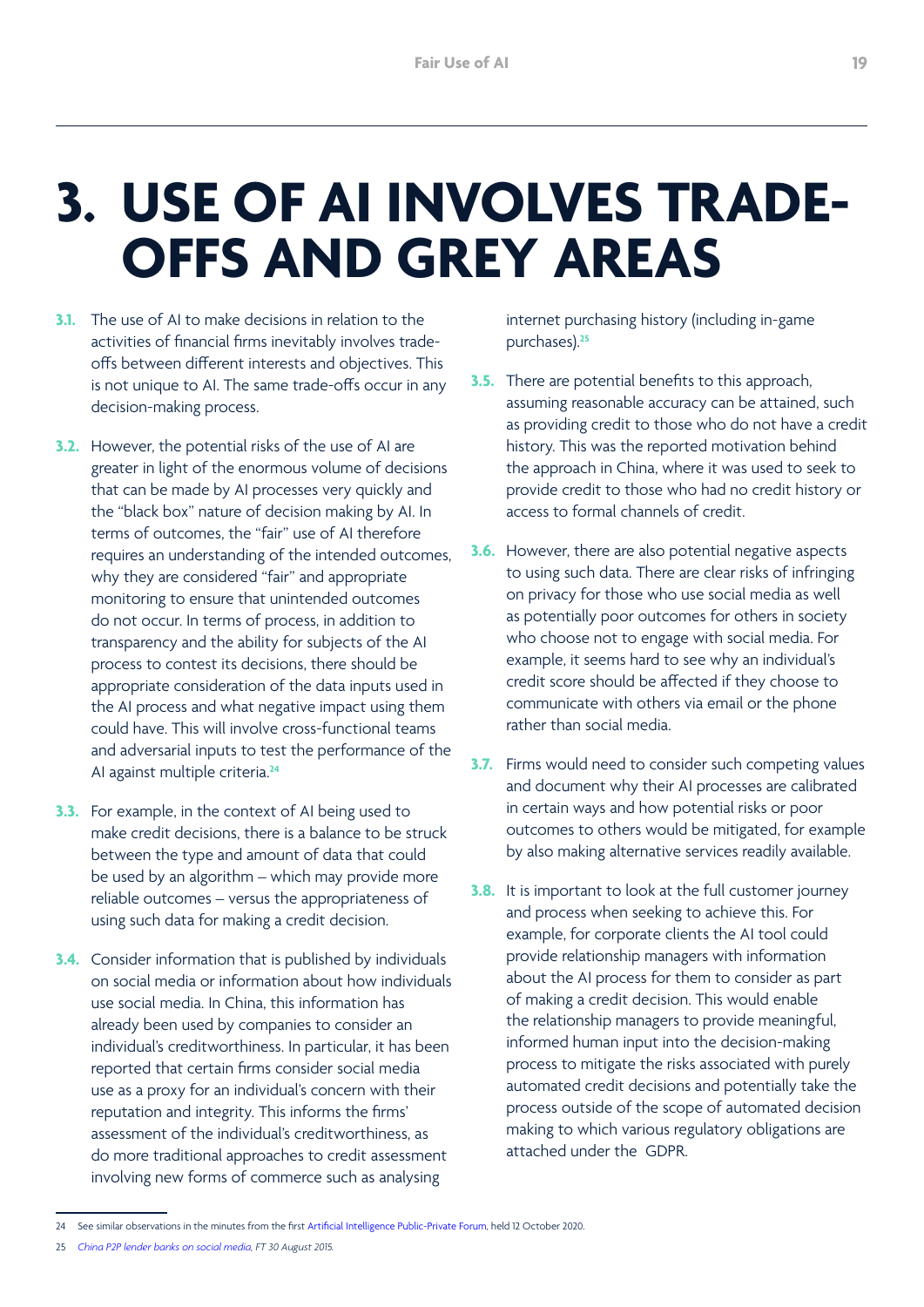**3.9.** Avoiding looking at 'fairness' in siloes and also leveraging the framework under existing laws can help firms navigate these trade-offs. For example, the 'contestability and human empowerment' principle, combined with the requirement under GDPR to establish a 'legal basis' for processing under Article 6**<sup>26</sup>** could be helpful to firms wishing to mitigate certain risks and establish a "fair" process. In the example above, the firm could decide that the best 'legal basis' for accessing social media data to inform a lending decision is the consent of the individual. Obtaining consent under GDPR in this way would contribute towards establishing a 'fair' process because the firm would need to be very transparent about the data collection and use, and could only collect the data for individuals who choose to actively 'opt-in', rather than opting for an alternative lending product that does not involve social media. Achieving a fair process would of course also have other prerequisites, such as providing information to customers about how they can contest results of the AI process, amongst other things.

#### **BOX 8:**

Another set of use cases which pose difficult tradeoffs are those where an individual's data is collected or processed for the good of the individual, for example in response to FCA guidance on identifying customers with characteristics of vulnerability (see 1.12 to 1.15). This could include monitoring a customer's general spending with AI in order to identify early signs that they might start struggling to make debt repayments. Such a use case requires balancing the customer's interest in avoiding financial difficulty against their right to privacy. One could imagine more extreme scenarios, where a firm might do transaction analysis to identify wider risks of harm, such as 'unwise spending' on alcohol or gambling. Without freely given customer consent or a clear regulatory requirement, such further steps may be more difficult to justify as fair treatment, although they could prevent the customer from suffering what the regulator or FOS might consider to be a poor outcome.

<sup>26</sup> See UK GDPR Article 6. See also footnote 10, above.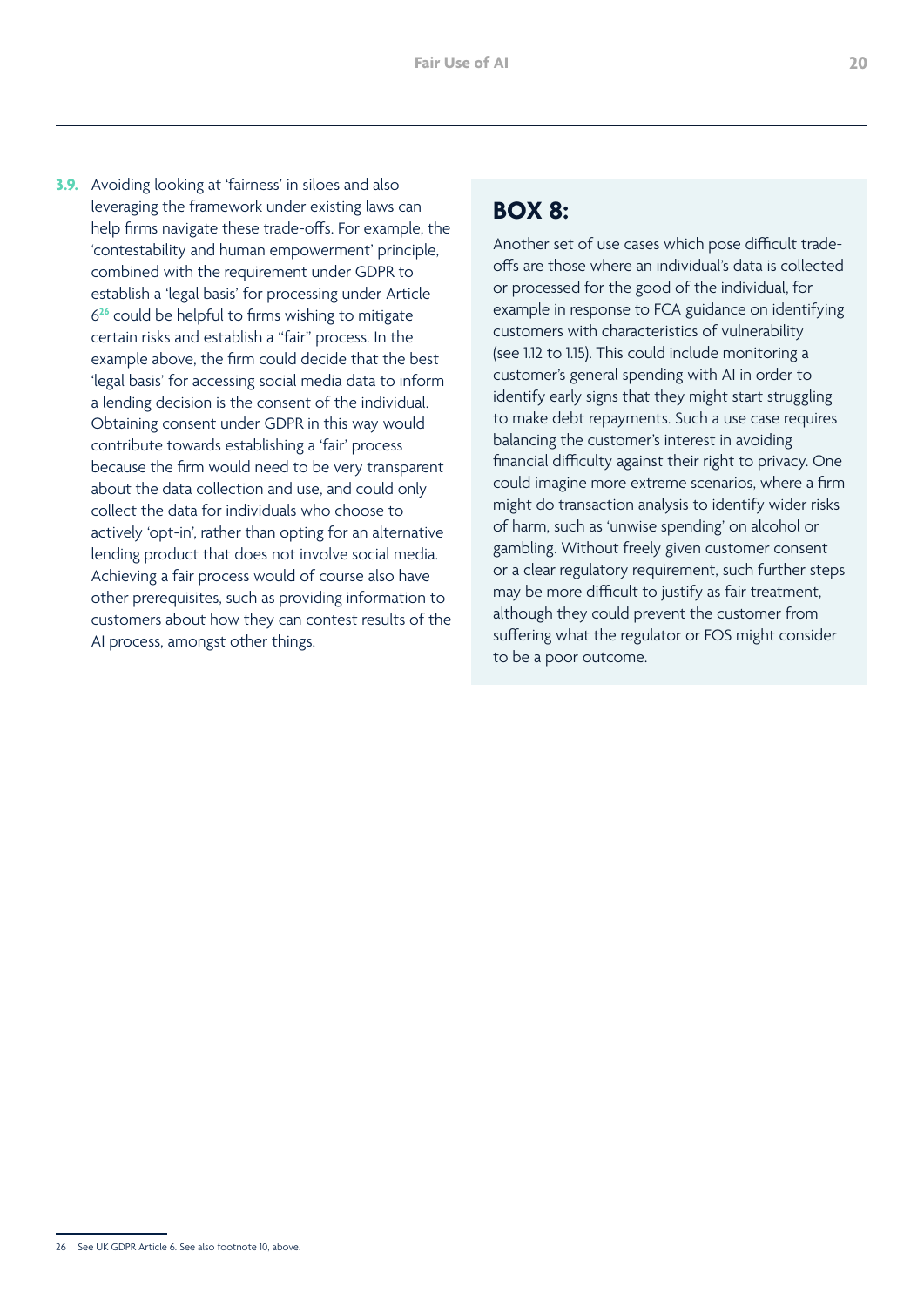# <span id="page-20-0"></span>**4. GUIDANCE ON THE USE OF AI**

- **4.1.** Consistent with previous surveys<sup>27</sup>, workshops did not identify current laws and regulation as a barrier to the use of AI in financial services. However, the process of applying the fair use of AI principle to practical scenarios illustrated several areas where there is merit in exploring the need for further guidance.
- **4.2.** How existing laws and regulation are applied to AI appears ripe for further guidance, especially where laws or regulation may vary between sectors or jurisdictions, and where there is overlap between different regimes.

### **BIAS AND DISCRIMINATION**

- **4.3.** It would be helpful to have guidance on how organisations should approach competing concepts such as the legal definition of discrimination within the Equality Act 2010 (based on the concept of equality of treatment and equality of outcome) with more academic notions of AI fairness such as demographic parity.
- **4.4.** Such guidance could take the form of de minimis thresholds for the fair or compliant use of AI in different contexts. For example, guidance could provide an indication of the minimum level of testing required before implementation or more detailed guidance on the form that such testing is expected to take. Competition would encourage firms to seek more effective ways to ensure fairness but having such guidance as a starting point would help firms in applying existing legal and regulatory standards to the application of AI.
- **4.5.** In addition, there is currently a lack of practical guidance to support firms on the lawfulness of bias mitigation techniques, so that they can understand what they can legally do. Such guidance would support firms' own work in using internal legal and data science expertise in interpreting legal requirements and how bias mitigation techniques

work.

**4.6.** In particular, it would be helpful to clarify specific areas of uncertainty on how firms can lawfully approach situations where outcomes vary between different customer groups (particularly where differences in outcomes might arise out of wider societal bias or patterns of unfairness). Greater clarity is needed on whether it is possible to take steps to reduce such group differences, while avoiding direct discrimination against individuals in groups that might currently experience (higher rates of) better outcomes at present, perhaps due to wider patterns in society or as a legacy of having been being directly favoured in the past. This should avoid the result where firms have an obligation – whether from their own policies applying fairness principles or due to law or regulation – to monitor algorithmic bias risks, but then being unable to deploy proportionate methods to address any unfair bias or group differences that they find.

### **DATA QUALITY**

- **4.7.** As with many issues in AI, the monitoring of the outputs of algorithms and reviewing for unfair bias is also related to the quality of data put into the algorithm and/or which is used in model training or for later monitoring for unfair bias. Currently there is limited guidance on the standards of data that should be used by firms. While this could not be too prescriptive, given the range of data and uses, it would be helpful to inform the approach to data governance, development of AI tools and auditing of outcomes.**<sup>28</sup>**
- **4.8.** The quality of data available to firms (particularly in respect of special categories of personal data) may in part be heavily dependent on the extent to which individuals, including customers or employees, voluntarily provide the relevant information. As mentioned above, this may present both legal and cultural challenges, particularly where firms seek to

<sup>27</sup> Such as the joint FCA and Bank of England 2019 paper *[Machine learning in UK financial services](https://www.bankofengland.co.uk/report/2019/machine-learning-in-uk-financial-services).*

<sup>28</sup> See also minutes from the second [Artificial Intelligence Public-Private Forum](https://www.bankofengland.co.uk/news?NewsTypes=09f8960ebc384e3589da5349744916ae&Taxonomies=8a8ca1e0b3a04d65bb63d24bfcb0337d&InfiniteScrolling=False&Direction=Latest), held 26 February 2021.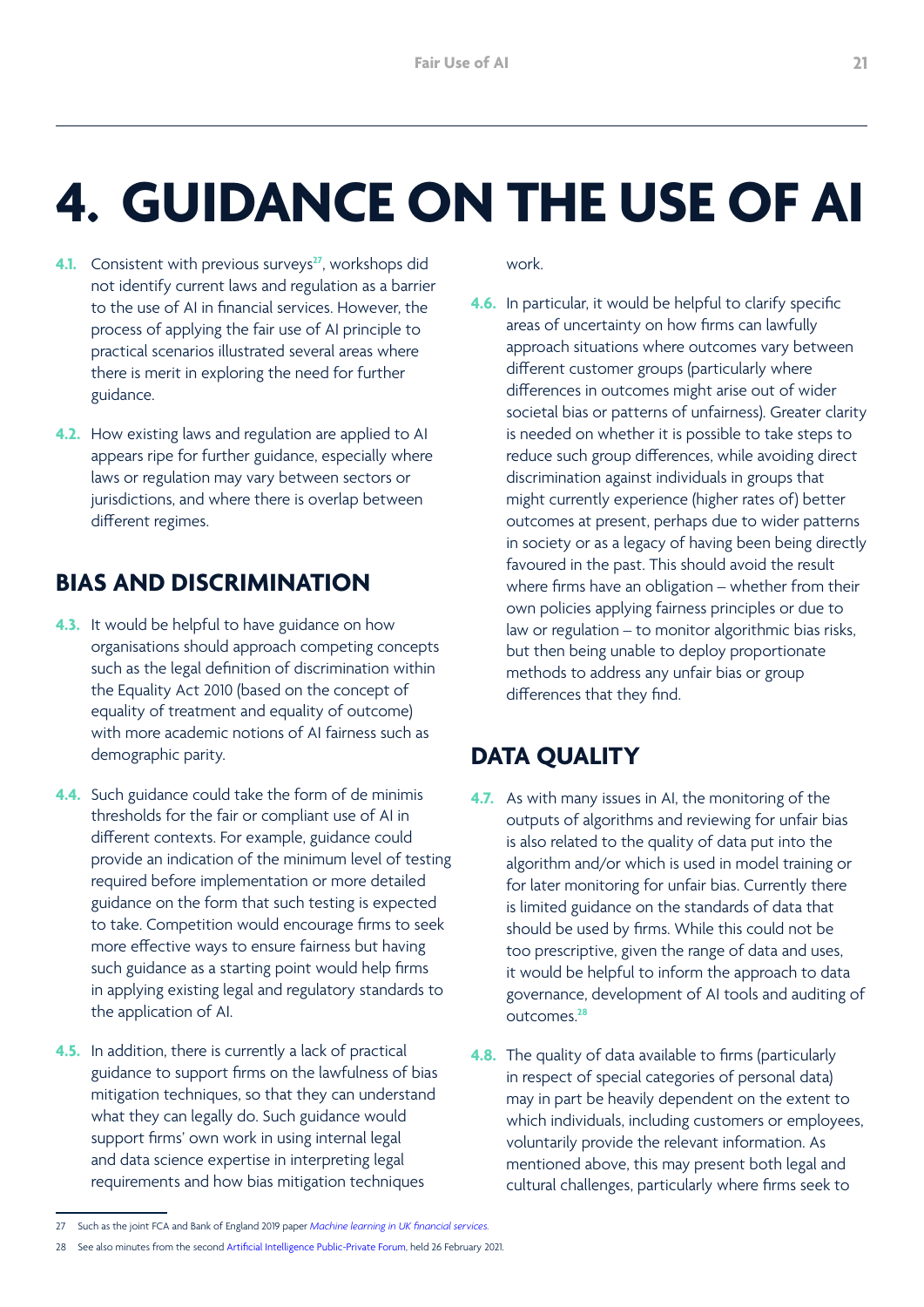<span id="page-21-0"></span>gather such data in a consistent way across a number of jurisdictions. One alternative may be for firms to use synthetic data, in which case firms would benefit from guidance on the required quality of such synthetic data.

**4.9.** In this regard, the FCA has issued a call for input on the use of 'synthetic data' within financial services.**<sup>29</sup>** The regulator recognises that the utility and analytical value of synthetic datasets depends on the quality of the model and data used to generate them, and that there is a risk that biases may be replicated in the synthetic dataset, unless the generation process takes this into account. The FCA believes that high quality data sets could potentially be used to evaluate and compare AI decision-making by firms and as a tool to ensure that customers are being treated fairly.

### **LEXICON AND COMMUNICATIONS**

- **4.10.** There is a lack of an agreed lexicon regarding the use of AI which would assist firms explain, and customers and other stakeholders understand, AI's objectives, the decisions made and the outcomes of those decisions. Currently there can be a gap in understanding between those involved in developing and using AI and those who are subject to its decisions.
- **4.11.** A range of different initiatives seek to assist firms in organising themselves in a way which maximises their ability to demonstrate their fair use of AI. In addition to the joint work of the ICO and the Alan Turing Institute on Fairness explanations (both process- and outcomes-based) referred to at 1.31, iTechLaw has, as part of its work on Responsible AI: A Global Policy Framework, published a 'Responsible AI Impact Assessment' tool designed to assist firms in measuring the impact of a proposed AI solution in measurable and quantifiable terms.**<sup>30</sup>**
- **4.12.** As noted above, there can be two different audiences for AI information: non-experts, such

as consumers, general employees or other 'data subjects', and specialists with technical expertise. However, to some extent, the gap between these audiences needs to be bridged. While there is concerted effort from model developers and industry bodies to construct ethical principles and work on how they could be applied in practical scenarios, this can lead to two levels of discussion. On one level there are high-level principles, which are easy to understand and follow for consumers. There is then another level of detail and complexity when model developers and data scientists seek to put these principles into practice.**<sup>31</sup>**

**4.13.** These different levels of discussion do not assist when seeking to explain the outcomes of AI processes – for example, when seeking to respond to a complaint. In such circumstances, guidance from regulators on expectations and more widely understood common terminology would assist. Without it, there is a risk of firms not being able to sufficiently explain the reasons for the outcomes of AI and/or consumers not understanding such explanations. In turn this can lead to suspicion of bias and AI being unfair, despite firms' best efforts.

### **GUIDANCE VERSUS STATUTE**

- **4.14.** While guidance would be appreciated, new hard regulation or laws on AI fairness do not seem to be required at this time, though gaps needing to be patched might emerge in due course. Statutes would struggle to keep pace with the change in technology and so should remain technology neutral. For that reason, guidance would help firms to apply existing rules to AI, while being more easily updated to keep pace with technology.
- **4.15.** We recognise however that, given the increased focus on AI globally, it is likely that regulation and law will develop in various sectors and countries over time. There is a risk such new laws or regulations may conflict or lack coherence and thereby create

<sup>29</sup> Consultation available [here.](https://www.fca.org.uk/publications/calls-input/call-input-synthetic-data-support-financial-services-innovation)

<sup>30</sup> Their framework is available [here.](https://www.itechlaw.org/ResponsibleAI2021)

<sup>31</sup> The distinction between the two is illustrated in the differences between the Monetary Authority of Singapore's Principles to Promote Fairness, Ethics, Accountability and Transparency (FEAT) in the Use of Artificial Intelligence and Data Analytics and the [application of the principles](https://www.mas.gov.sg/-/media/MAS/News/Media-Releases/2021/Veritas-Document-2-FEAT-Fairness-Principles-Assessment-Case-Studies.pdf) to credit risk scoring and customer marketing by the Veritas Consortium.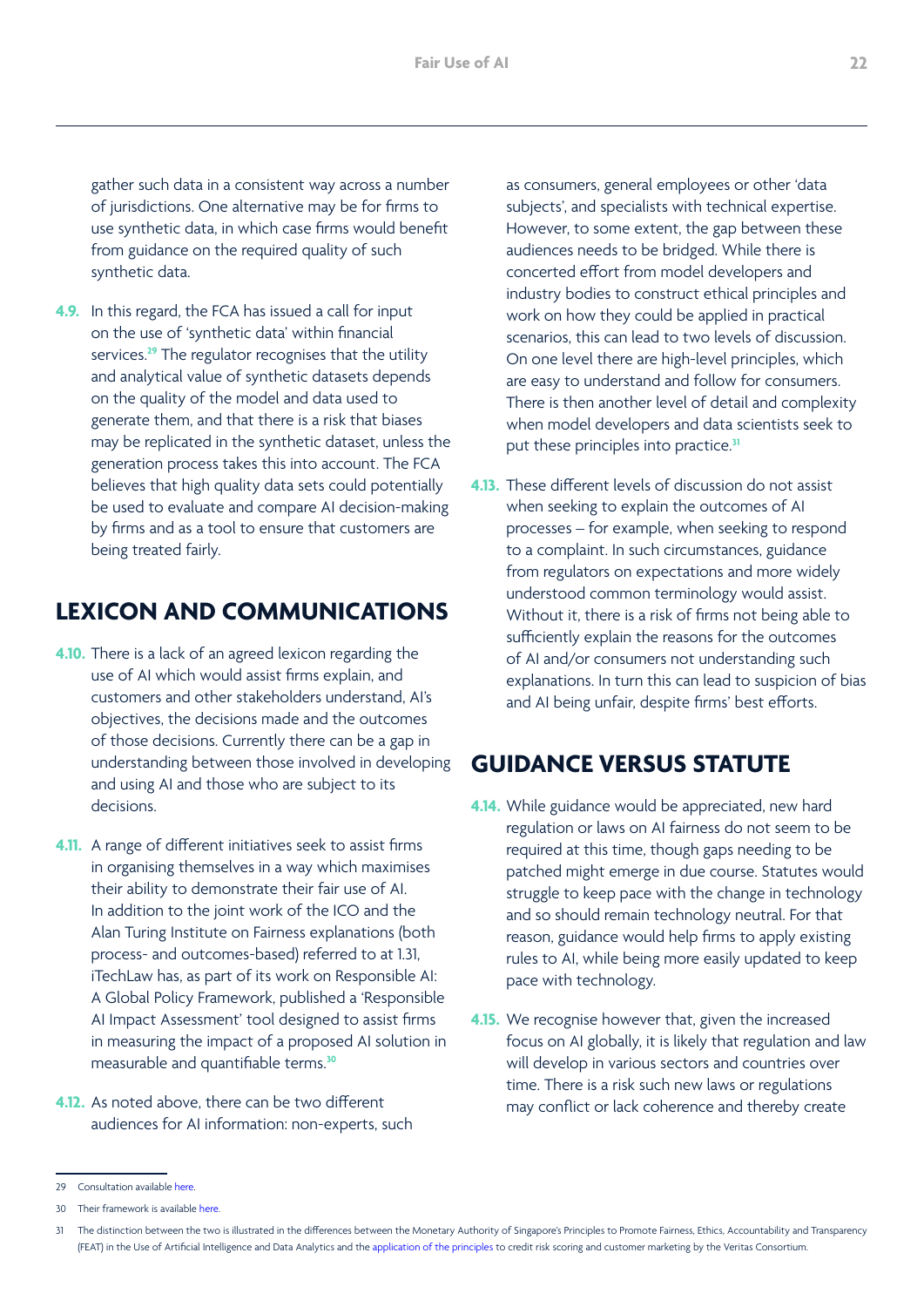<span id="page-22-0"></span>further uncertainty for firms, stifling innovation.**<sup>32</sup>** This risk is heightened by the overlapping nature of equality, data protection and financial sector rules. Regulators could avoid duplicative compliance efforts by aligning regulatory requirements, or jointly issuing guidance. Ideally, authorities would also seek to collaborate at an international level. Incremental change, with careful consideration of how amendments and additions to the rules cohere with other existing laws and regulation would help avoid uncertainty and conflicts of laws.

#### **CONFLICTING POLICY OBJECTIVES**

**4.16.** Where policy imperatives for different regulators may from time to time come into tension or even conflict (see the discussion at 1.14 to 1.15 and in Box 8), it would be helpful for regulators to work together with a view to assisting firms in seeking to manage and resolve such conflicts. The Digital Regulation Cooperation Forum is a step in the right direction.**<sup>33</sup>**

<sup>32</sup> This has also been recognised in the [Artificial Intelligence Public-Private Forum](https://www.bankofengland.co.uk/news?NewsTypes=09f8960ebc384e3589da5349744916ae&Taxonomies=8a8ca1e0b3a04d65bb63d24bfcb0337d&InfiniteScrolling=False&Direction=Latest). Minutes from the first meeting, held 12 October 2020.

<sup>33</sup> See here for more information on the [Digital Regulation Cooperation Forum.](https://www.gov.uk/government/collections/the-digital-regulation-cooperation-forum)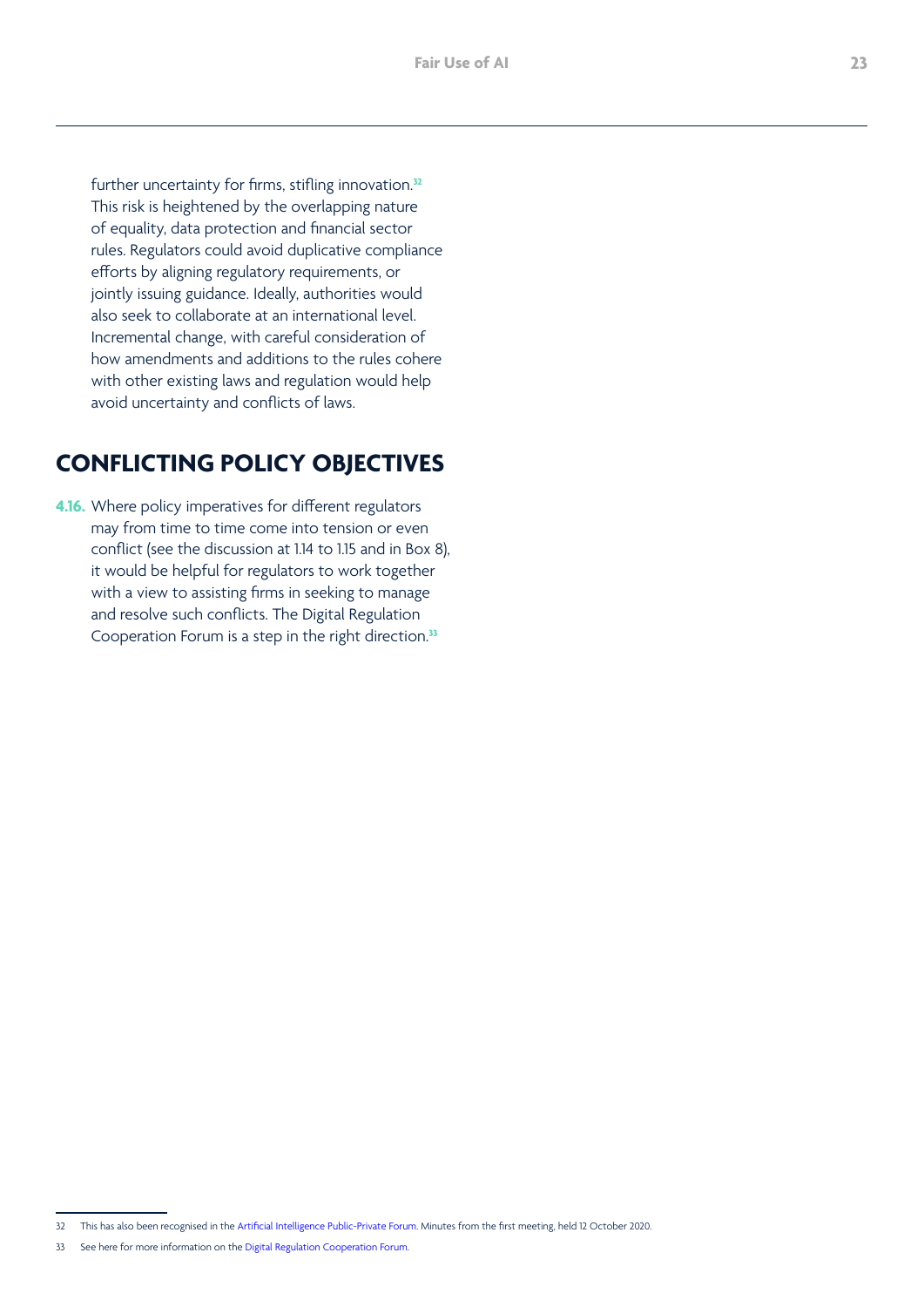## <span id="page-23-0"></span>**5. CONCLUDING REMARKS**

- **5.1.** As described in this whitepaper, the exercise of seeking to apply the Fairness Principle to practical scenarios has helped refine our understanding of the fair use of AI. There are a wide range of considerations that must be taken into account, with important nuances unique to different scenarios and use cases. As such, building a comprehensive understanding of how to apply AI technology ethically, to the benefit of firms, customers and wider society, will involve an ongoing conversation between industry, regulators, civil society and policymakers.
- **5.2.** We look forward to continuing to contribute to this debate.

#### **UK Finance and Herbert Smith Freehills LLP**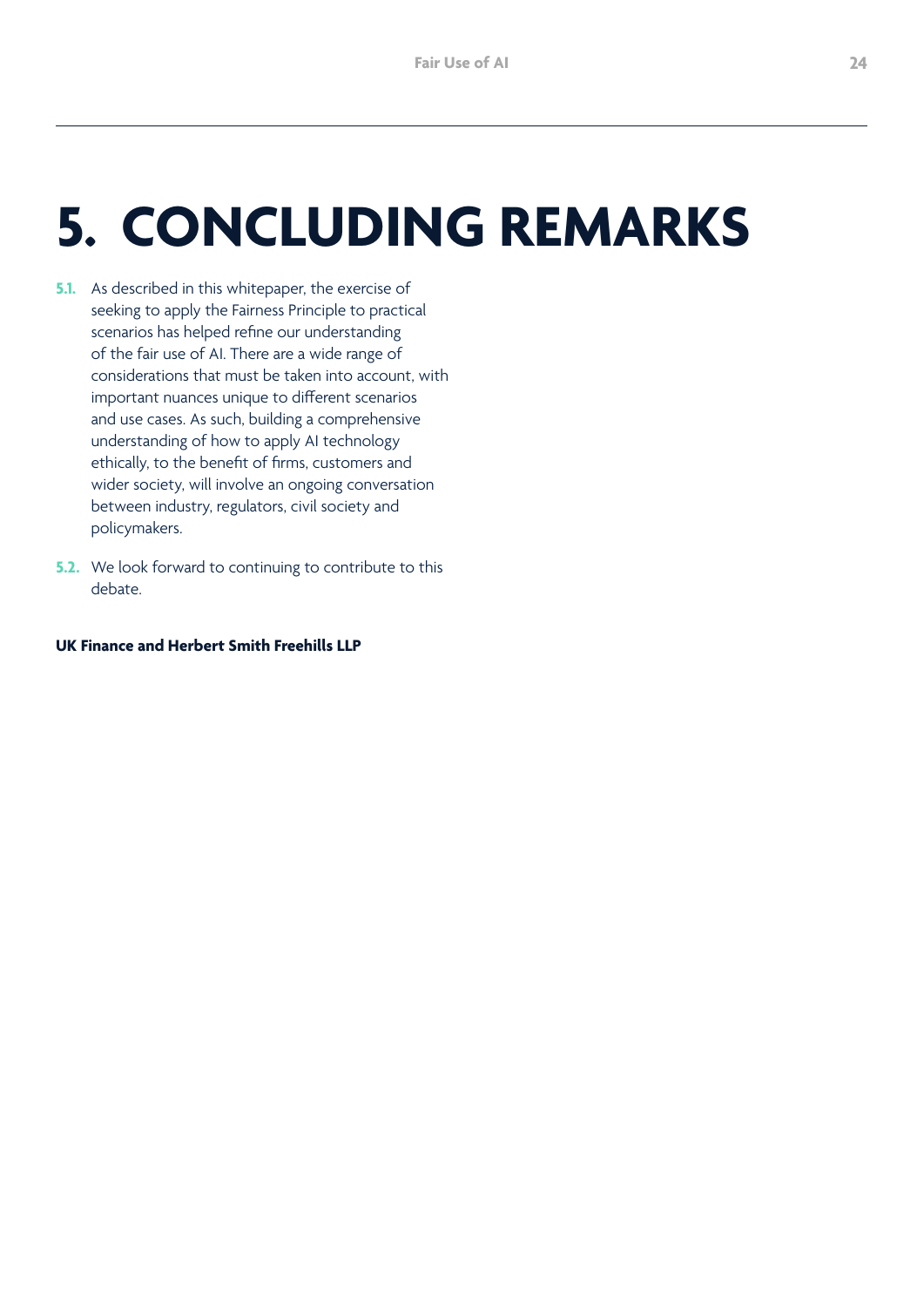# <span id="page-24-0"></span>**CONTRIBUTORS**

### **HERBERT SMITH FREEHILLS**



**Karen Anderson** Partner



**Jon Ford** Senior Associate



**Miriam Everett** Partner



**Sian McKinley** Senior Associate (employed barrister)

#### **UK FINANCE**



**Walter McCahon** Principal, Privacy and Data Ethics